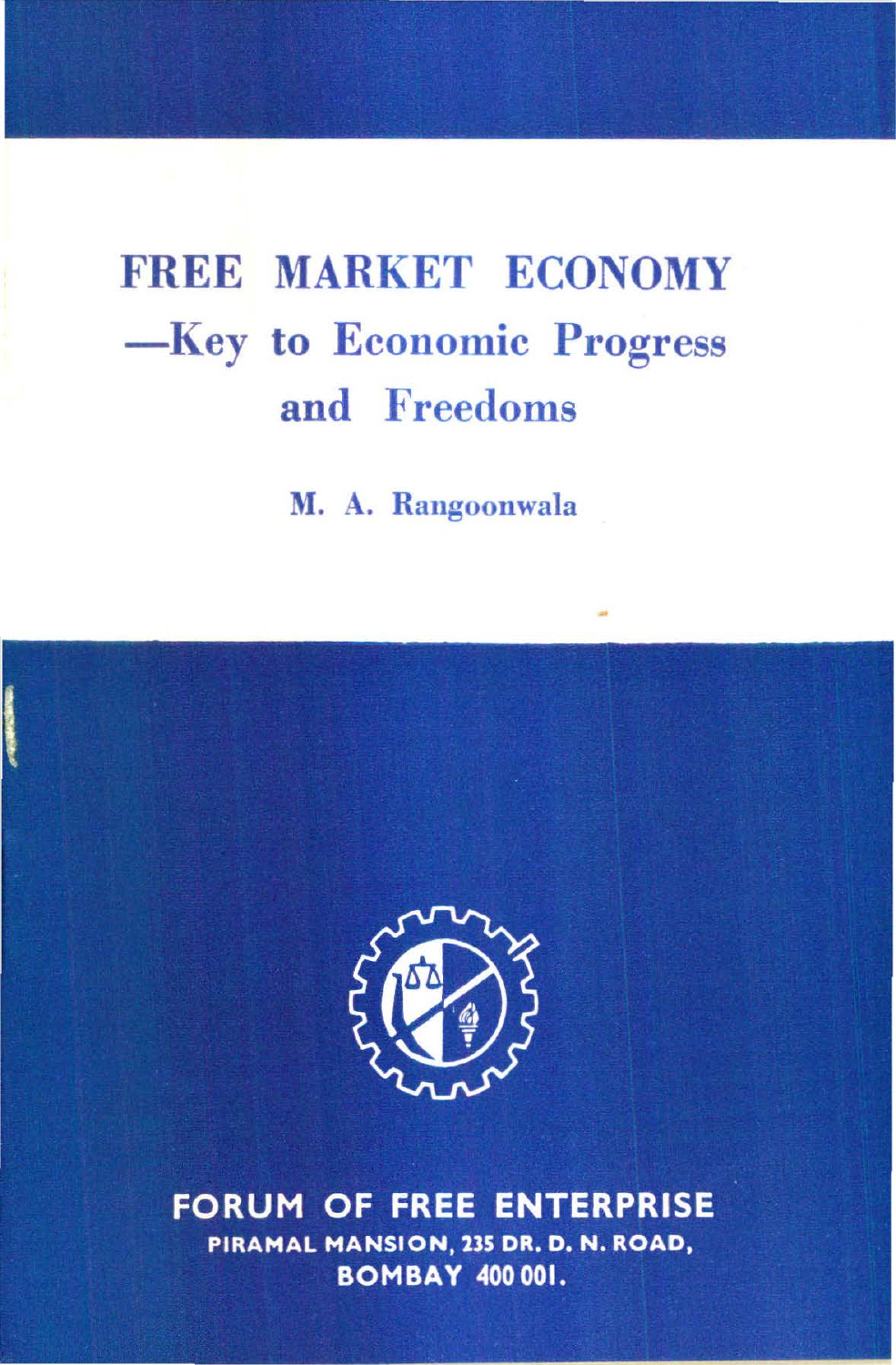**199999999999999999999** "Free Enterprise was born with man<br>and shall survive as long as man survive as long as man survives." **-A. D. Shroff**  1899-1965 Founder-President Forum of Free Enterprise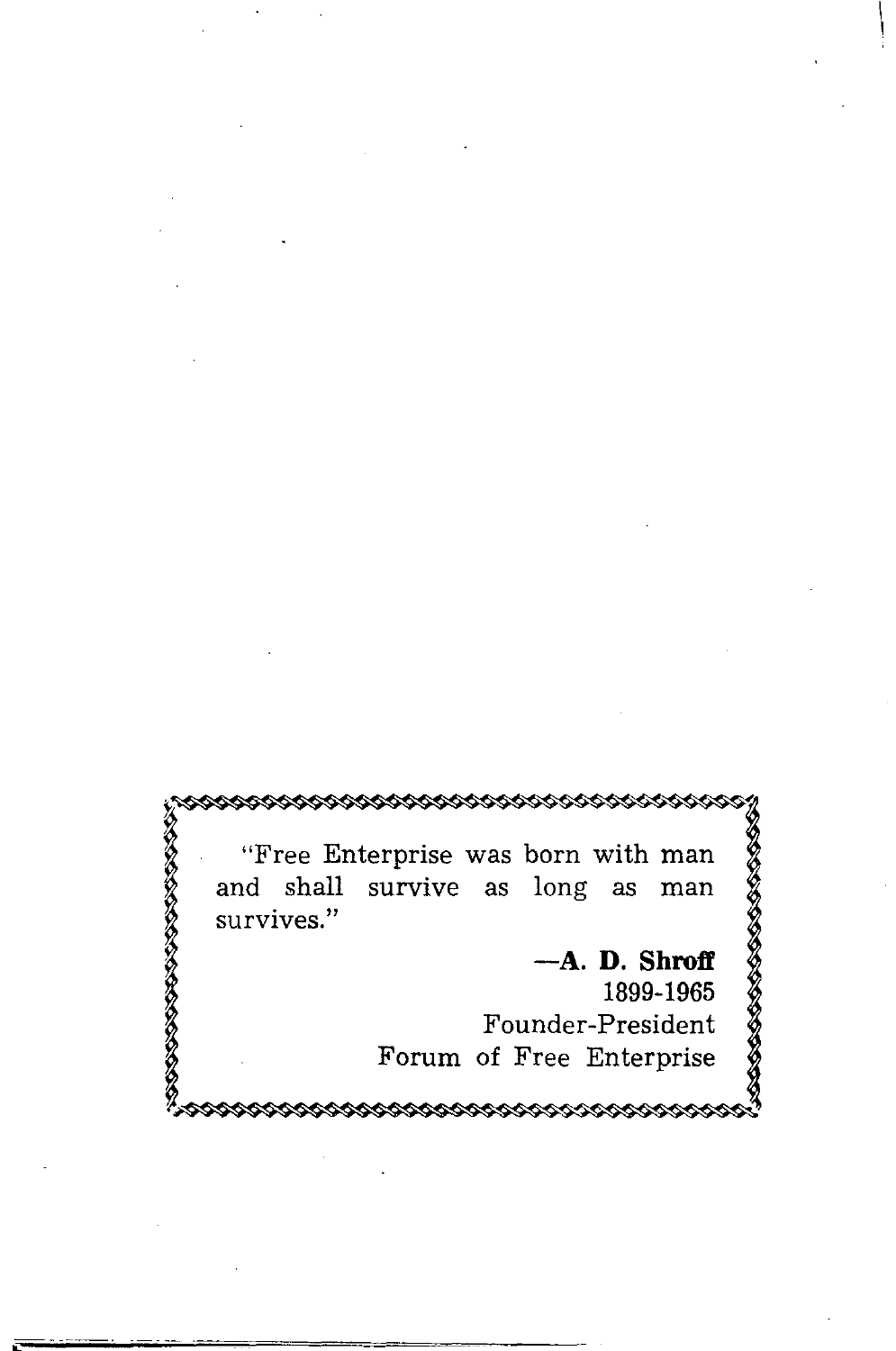# **INTRODUCTION**

This booklet contains the scintillating address which Mr. M. A. Rangoonwala, the past President of the International Chamber of Commerce, delivered as the Chief Guest on January 12, 1982, at the function held to celebrate the Forum's Silver Jubilee.

Mr. Rangoonwala minces no words. He packs his piece with a deal of eminent good sense, telling us how a nation can put its economic house in order. Politicians with their "socialistic" hang-ups would do well to take a leaf out of this book.

We need, time and again, to be told in clear and unequivocal terms what a sorry pass things have come  $t_0$  — more sad in the light of our innate potential. We are often unable to see the gravity of the situation, as our decline has been insidious and gradual and we are therefore cushioned against any "future shock". Mr. Rangoonwala has made an unanswerable plea for the return of the play of market forces in the economy, and his words can be ignored only at our peril.

The vitality and ebullience that competition in-<br>so into commerce and business is his theme. If fuses into commerce and business is his theme. profit is made a dirty word to be apologetically defended, then there is little hope of alleviating the poverty of the masses. He rightly explodes the myth of an omniscient Government possessed of powers mystical and wonderful to enable it alone to decide what is in the public interest and what is not. As he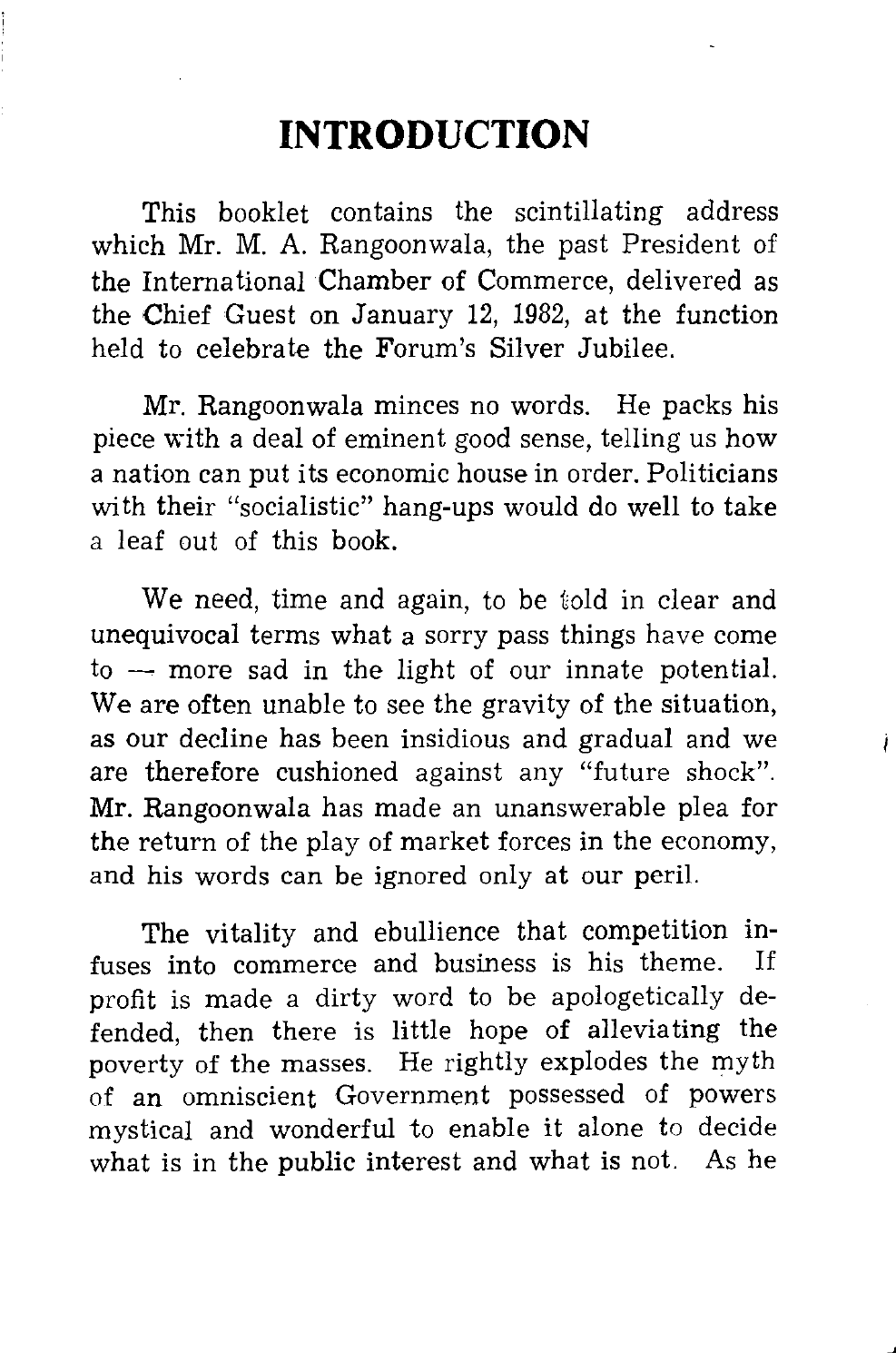says, the forces of commerce are unifying, while those of politics are divisive.

Central to Mr. Rangoonwala's speech is the emphasis on the basic truth that Government's laws, rules and regulations do not control commodities or business, but, in the last analysis, they control people. When con trois are viewed in this light, it is seen how reprehensible most of them are. It is disturbing to see the phenomenon of the Government entering thoughtlessly into every area of the economy - ostensibly in defense of, as the overworked phrase goes, the weaker sections of society. Such intrusions have a suffocating effect on private enterprise and the economy. Our Government has just recently made a very cautious, and rather hesitant, shift towards liberalization of controls, which, small though it is, is to be welcomed. Let us hope that the Government will not be persuaded to retract even this little, under obtuse political pressure and bureaucratic power-clinging. The unacceptable face of socialism is no more pleasing than the unacceptable face of capitalism.

Mr. Rangoonwala also deals with another major  $problem - the canker of$  corruption which eats into the vitals of a society. Such a state of affairs was, in the first instance, bred by what Rajaji called the "permit-licence-quota raj". It is a truism  $-$  and, like most truisms, consigned to the unconscious part of the public mind  $-$  that amorality has become a way of life. Cynicism corrupts, and absolute cynicism corrupts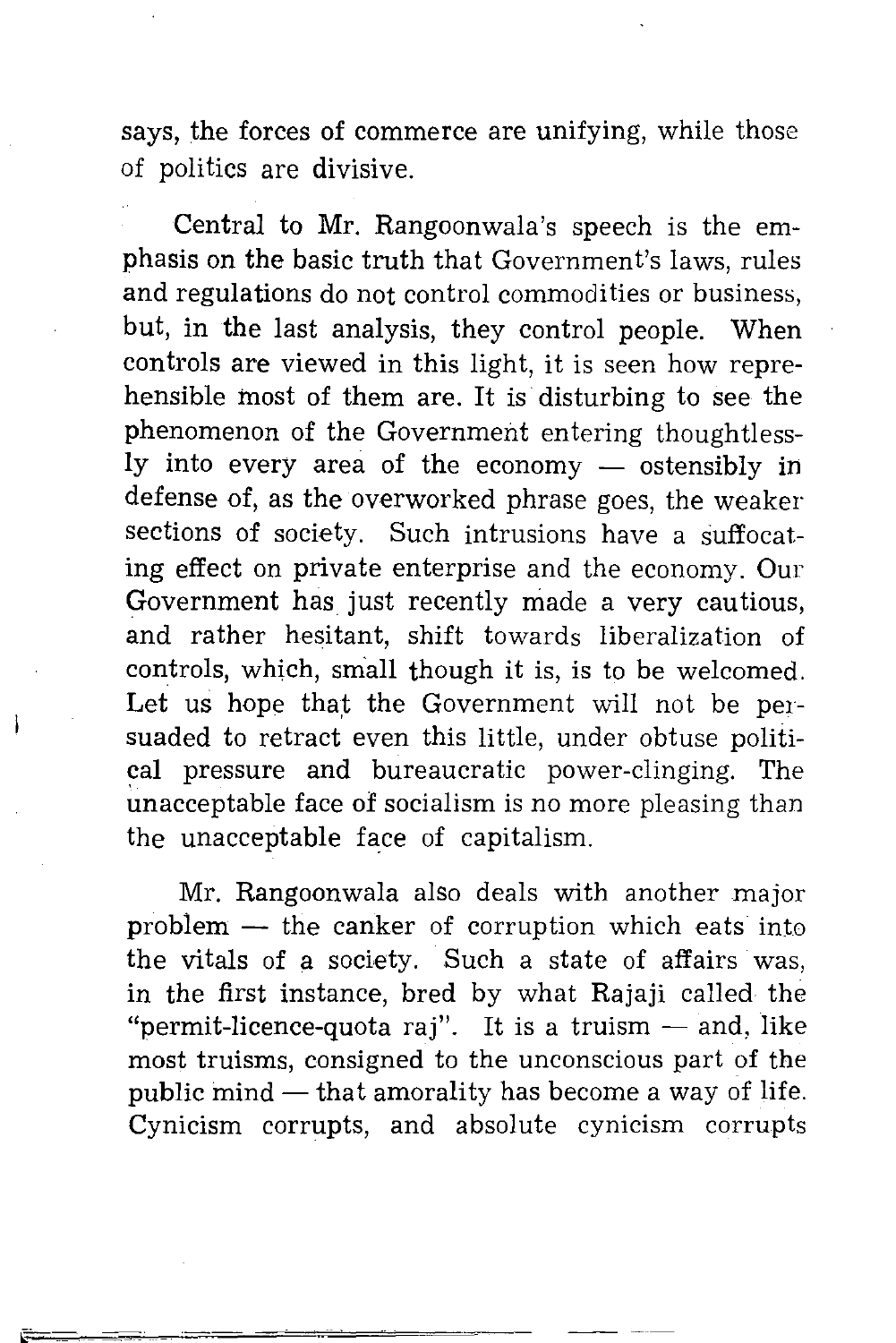absolutely. We are suffering from "fatty degeneration of the conscience". Life is becoming more and more easy for the criminal and more and more difficult for the law-abiding citizen.

We are extremely grateful to Mr. Rangoonwala for having brought to the surface of our minds these candid home truths. Each citizen has the unceasing responsibility to ponder these truths and do what he can to ensure that they prevail. Each citizen must be willing to pay the State not only in taxes but in time and in thought. Politics will never be cleaner and our economic future will never be brighter, unless and until our citizens are willing to give of themselves to the land which gave them birth. Let us never forget the words of Daniel Webster: "Nothing will ruin the country if the people themselves will undertake its safety; and nothing can save it if they leave that safety in any hands but their own."

> N. A. PALKHIVALA *President*  Forum of Free Enterprise

June 7, 1982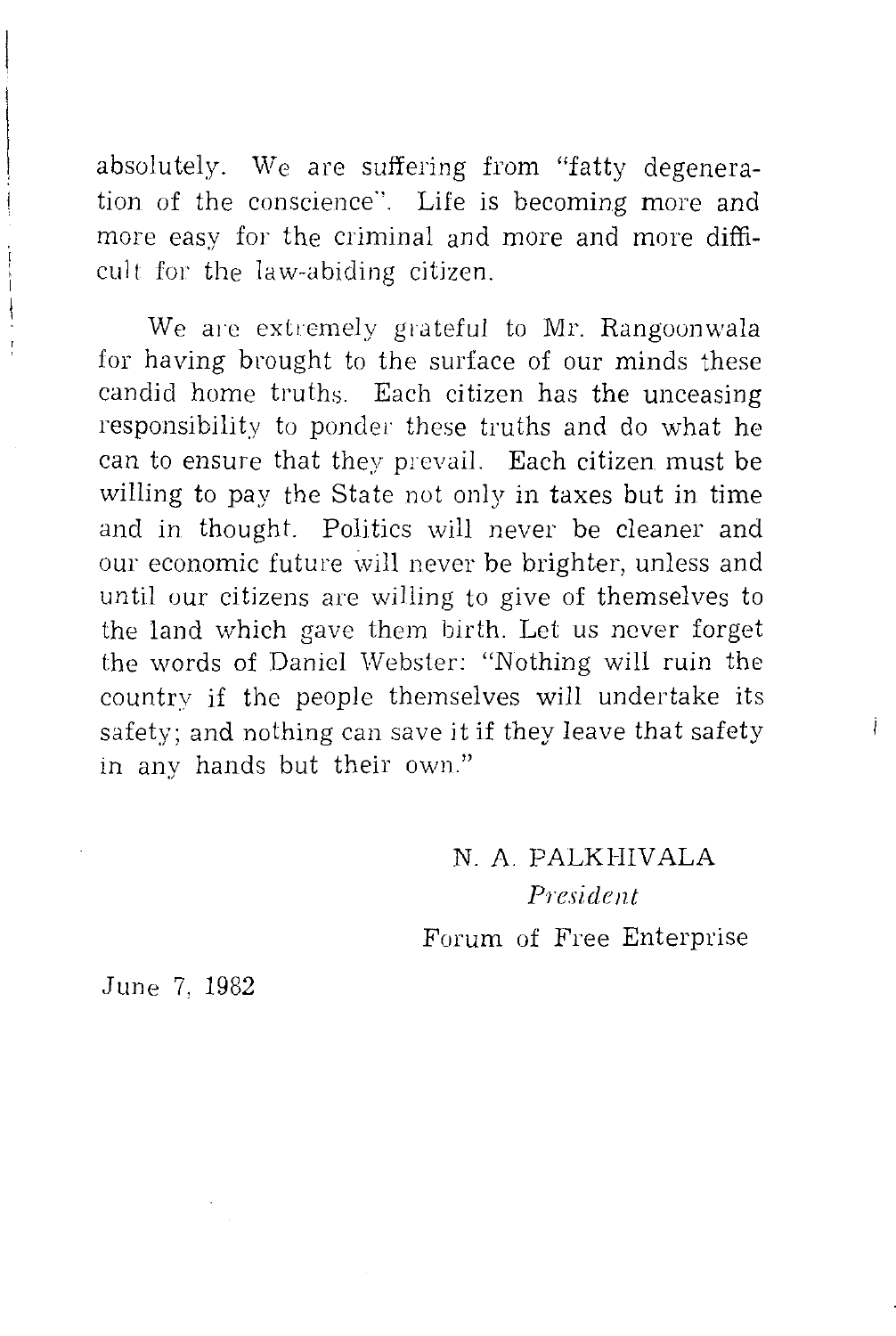## **A. D. SHROFF**  (1899-1965) Founder President **Forum of Free Enterprise**

II



After graduating from Sydenham College in Bombay and the London School of Economics, Mr. Shroff started as an apprentice at the Chase Bank in London. On return to India, he joined a wellknown firm of sharebrokers and was also teaching advanced banking at the Sydenham College of Commerce & Economics. For over forty years, he was associated with a number of industrial and commercial enterprises, many of which owe their origin and development to him. He was a Director of leading concerns like Tatas.

Mr. A. **D.** Shroff, eminent economist and industrialist, was associated with promotion of planning in • the country even before Independence. When Netaji Subhas Chandra Bose was the President of the Indian National Congress in 1938 he appointed a National Planning Committee with Pandit Jawaharlal Nehru as the Chairman. Mr. Shroff was one of the members of the Committee.

He was one of the eight authors of the well-known Bombay Plan presented to the country by private enterprise in **1944.** He was also an unofficial delegate at the Bretton Woods Conference in 1944 which set up the World Bank and the International Monetary Fund.

He served on a number of committees including the well-known Shroff Committee on Finance for the Private Sector set up by the Reserve Bank of India.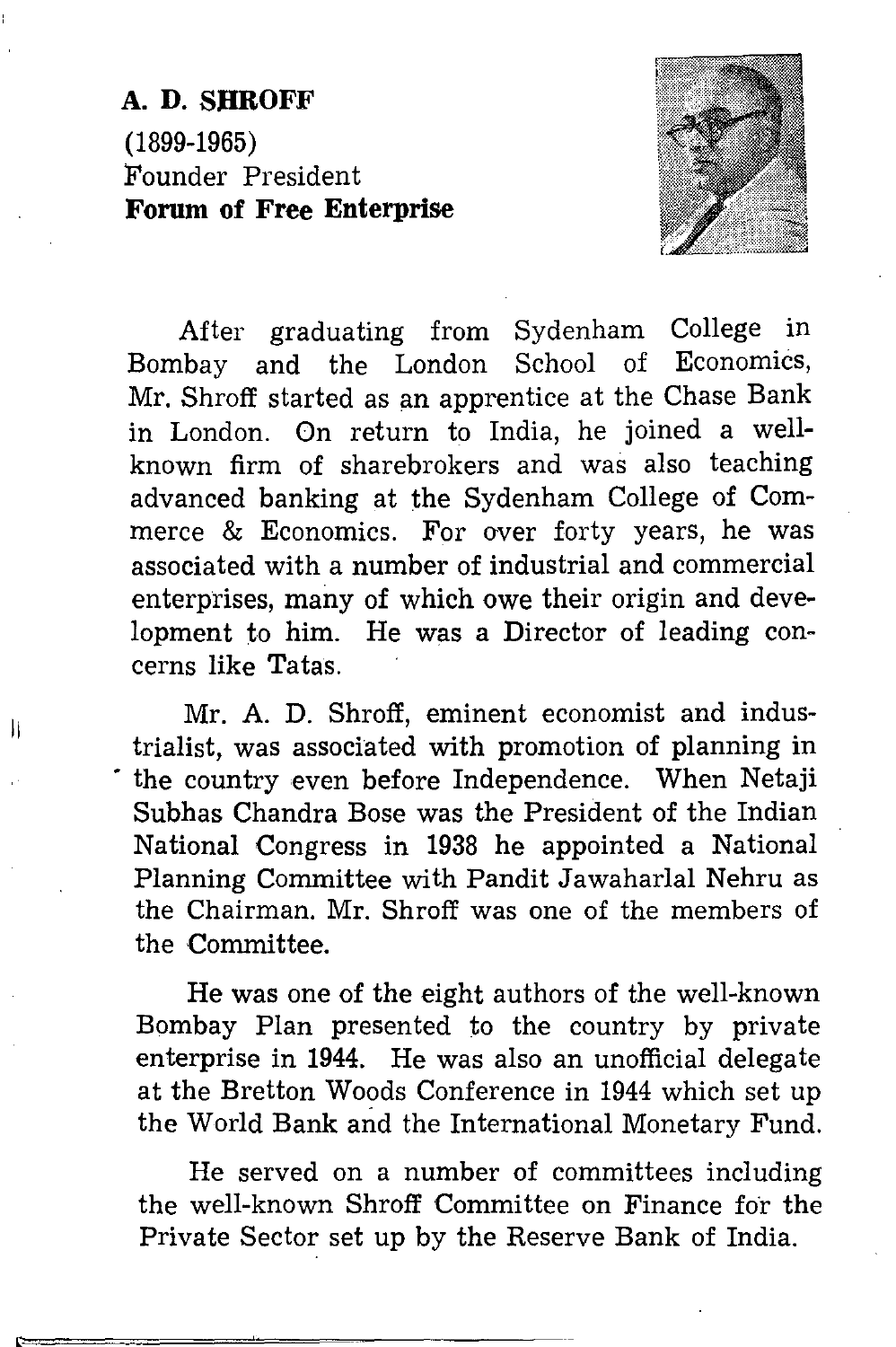# **FREE MARKET ECONOMY -Key to Economic Progress and Freedoms**

#### *By*

### **M. A. Rangoonwala\***

It is a great honour to be speaking at the Silver Jubilee celebrations of this august institution. I offer you my deepfelt thanks for inviting me. And I offer you my sincere congratulations and those of the world business community represented in the International Chamber of Commerce, on your first, immensely successful, 25 years. May you go from strength to strength during the course of your next quarter century!

The Forum was, of course, founded by a very great man, the late A. D. Shroff. And the high standards he set have been admirably maintained by the eminent persons who have followed him as President - the late Murarji Vaidya, J. H. Doshi, and your present distinguished leader, N. A. Palkhivala, who enjoys the profound respect not only of his fellow countrymen but of informed people and decision-

<sup>\*</sup> The author is the immediate past President of the International Chamber of Commerce. This is the text of the inaugural address at the Silver Jubilee Celebrations function of the Forum of Free Enterprise in Bombay on 12th January 1982.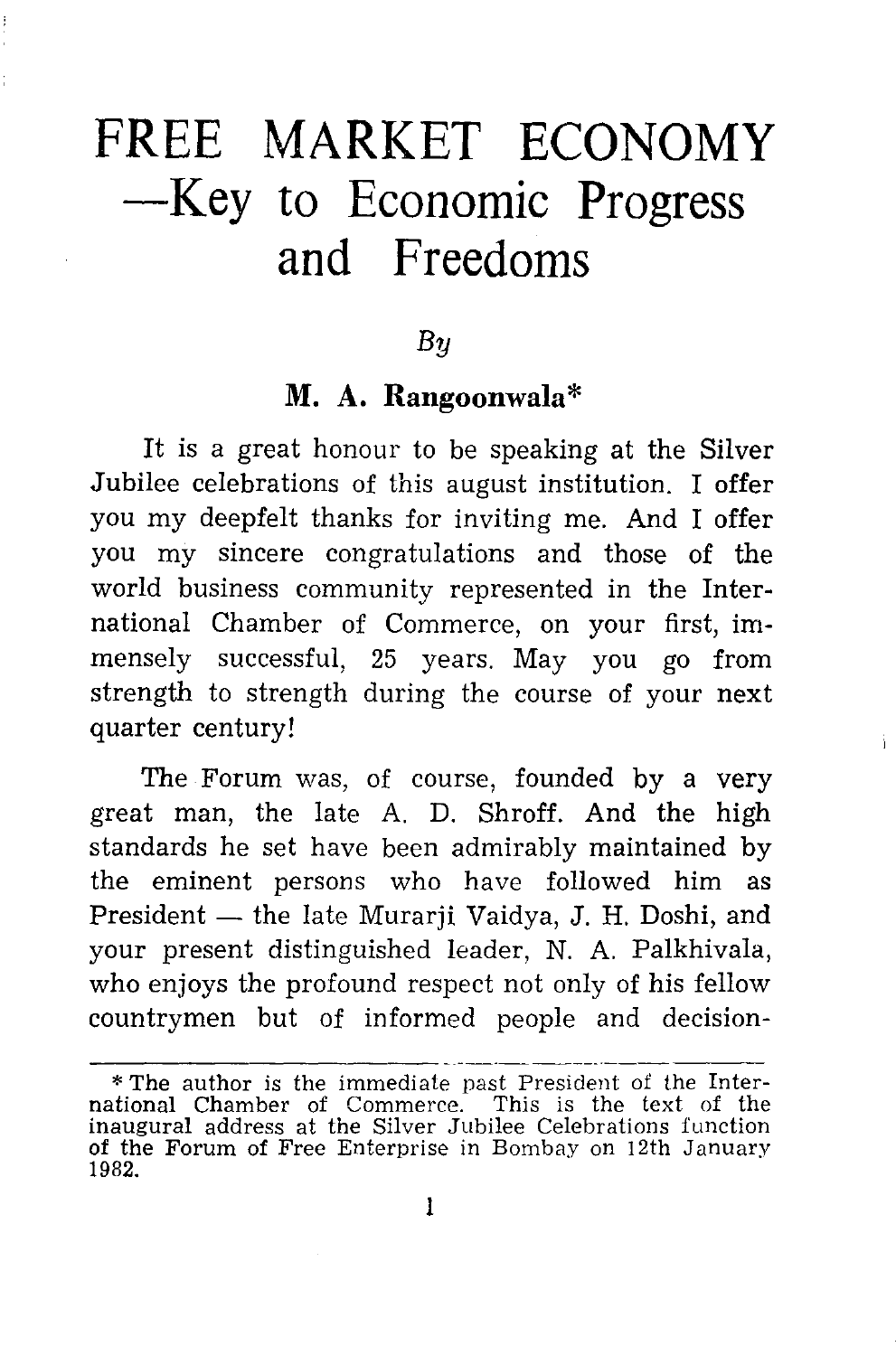makers throughout the whole world. His annual lectures on the Union Budget must rank as one of the most remarkable phenomena of the modern age and I'm sure I do not need to remind you how fortunate the Forum is to have such a celebrated statesman in its Presidential chair.

I have been greatly impressed by the work this Forum accomplishes in this huge country. May I suggest that one of your objectives for your next 25 years should be to share your ideas and methods  $-$  your recipe for success, as it were  $-$  with as many other countries as possible. So very many of them desperately need their own Forums of Free Enterprise. Could not India take the lead in encouraging their establishment elsewhere? The ICC would be more than willing to help with such an initiative. Your shining example would be a major asset in inducing others to pursue the same path towards a better future for a larger part of mankind.

Iii

It is with some hesitation that I rise to address you today  $-$  you the descendants of those great entrepreneurs which this sub-continent produced. They were far-sighted individuals who both believed in and practised free enterprise. They ventured all over the world, men of no formal education or technical knowhow, but honest and hard-working and with a firm and confident faith in the free economy system. Is it not presumptuous of me to lecture the sons and grandsons of such masters of entrepreneurship on the virtues of free enterprise? Or is it perhaps salutary

-2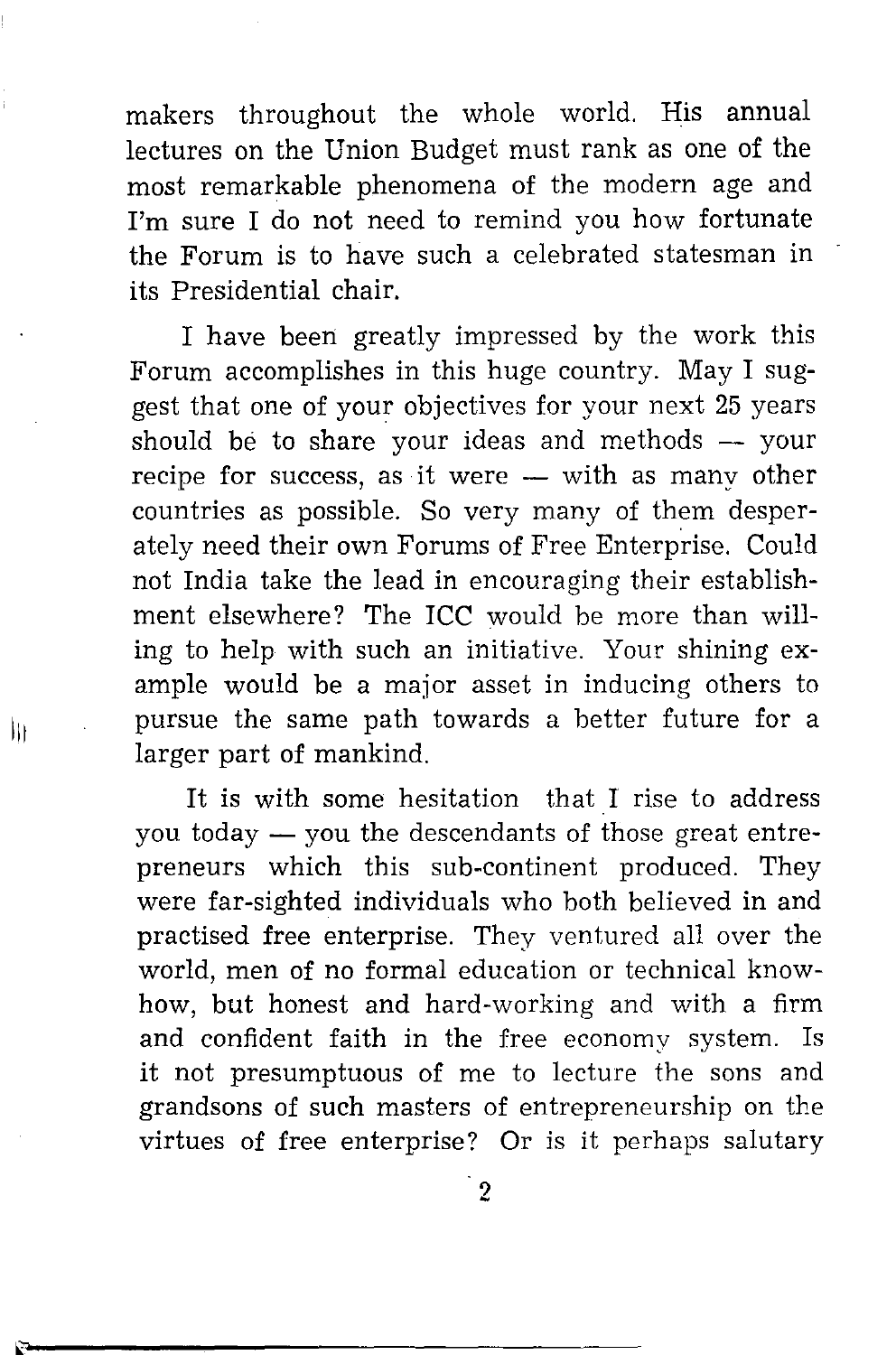to remind ourselves of those virtues in an age which so takes freedom for granted that it is being whittled away under our noses, diluting the blood of entrepreneurship in our veins without us fully realising it?

Any individual who did business at the beginning of this century would be shocked by today's world if he had not gradually got used to it over the passage of time - as many of us have. He would be shocked not so much by the oneness of the world and the closeness of different countries forged by the revolution in communications and transport $-$  advances of which humanity is justifiably proud. Rather he would be shocked by the degree to which business is restricted, hampered and fenced in by government regulations and controls. In this sense, distances are far greater than before. You may be able technically to finalise a deal over the telephone or by telex in a few short minutes or hours  $-$  and may even be able to rush supplies to wherever they are needed with what must effectively be considered no delay at all. But and it is a very important 'but'  $-$  these technical gains in speed are frequently more than offset by the tediously protracted processes of completing official formalities and seeking bureaucratic permissions and approvals. In this respect, we live in many different worlds which relate with each other only over and around considerable man-made obstacles. As has been the case throughout history, the unifying forces of commerce are frustrated by the divisive forces of politics.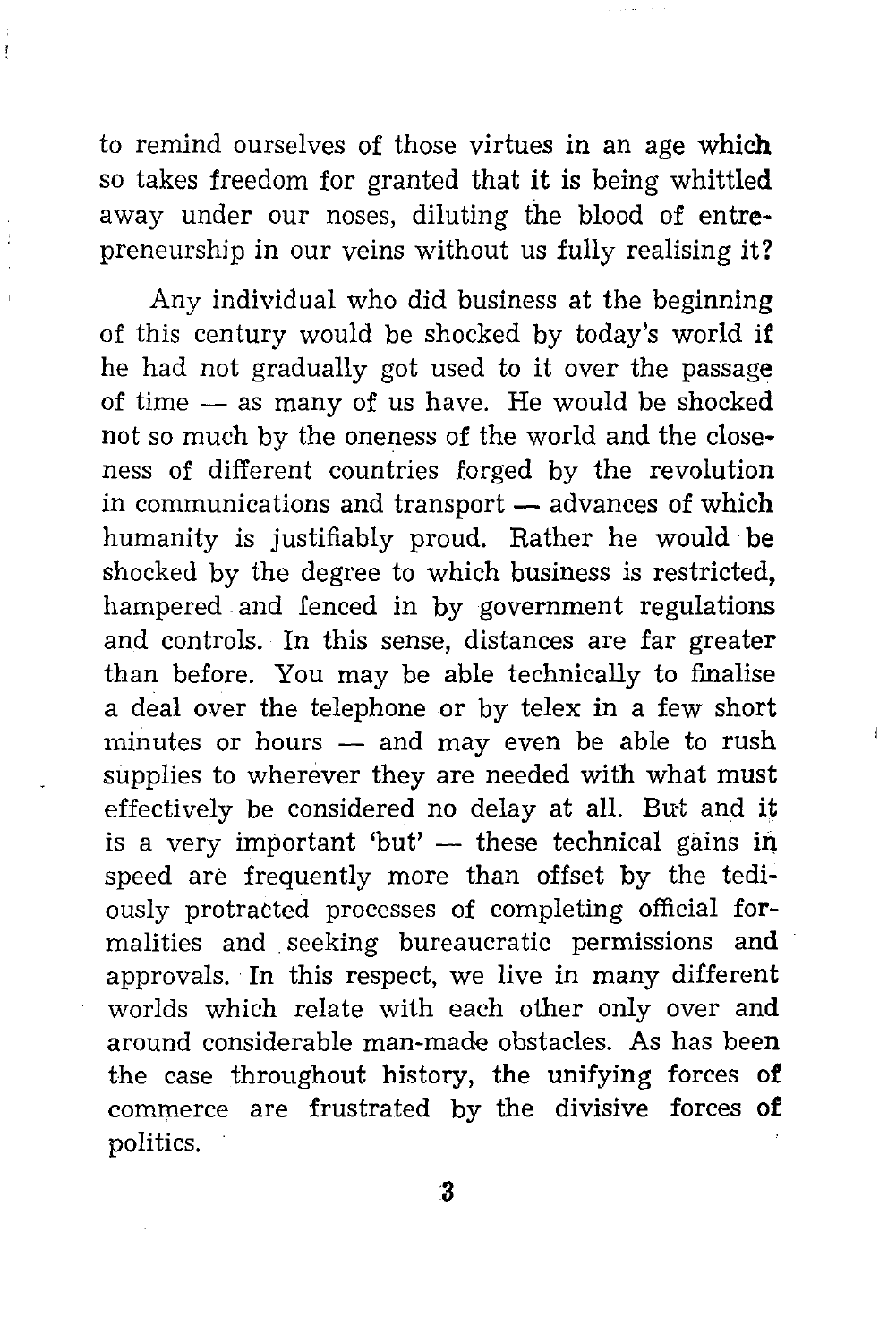Barriers to trade and investment between countries, though regrettable by the absolute standards of the one-world ideologue and frequently harmful to the cause of maximising global economic efficiency, are not alone and of themselves a major catastrophe. What does the real damage is that government controls and restrictions extend deep and wide into our national economies, thwarting and distorting competition and the free enterprise system on a massive scale.

The fundamental *raison* d'etre of the free enterprise system is that it harnesses for progress the energy and drive of individuals and their yearning for self-betterment. It achieves this through a competitive process which encourages people to work hard and efficiently in producing what consumers wish to  $\lim_{\text{lim}}$  buy at minimum cost. Remove competition, and private enterprise stands defenceless. Profit ceases to have either economic significance or moral justification. If we allow controls to proliferate which strangulate both competition and individual initiative, why do we need private enterprise at all?

> In my own mind, I have no doubt whatsoever that the free market economy is the key to all freedoms. In fact, the market and freedom are really synonymous terms. We should never forget that the only thing governments can control is people. One yard of textile does not care what its price is. But people care : the people who manufacture the textile, the wholesalers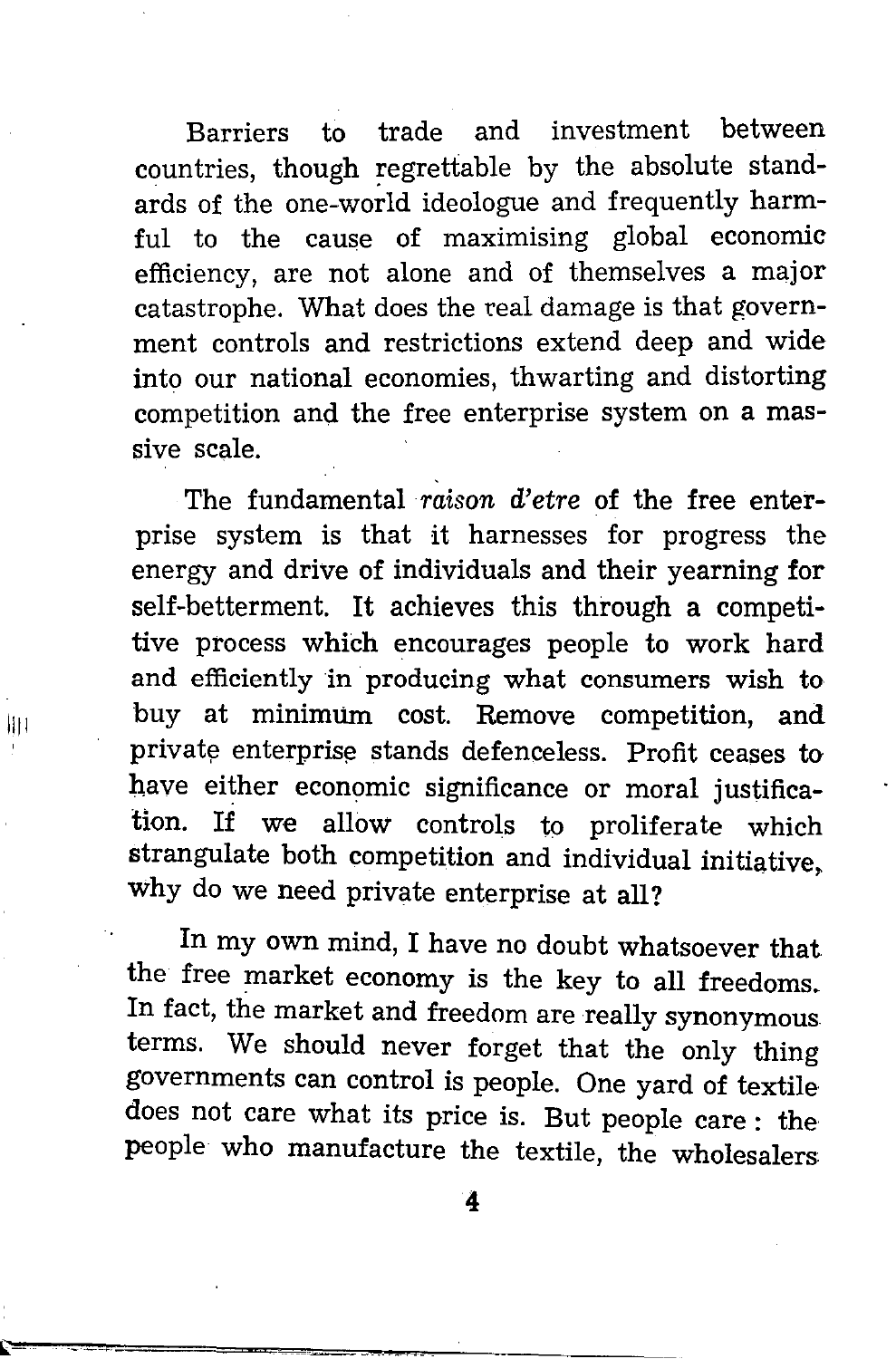who sell to the retailers, and the retailers who sell to the consumers. And that is all controls can ever mean: *'people'* control. It is never prices or goods and services but only people who are controlled, subsidised or supported by government. It is this that so many citizens fail to see or choose to ignore.

The expression "control" frequently conjures up an image of government action to help people. But when we give it its correct descriptive title of "people control", quite another image comes to mind. For; obviously, when government controls people it necessarily deprives them of some freedom. Economic controls are automatically destructive of the market economy in which people voluntarily buy and sell on mutually acceptable terms. For controls involve compelling people to act in ways they would not necessarily choose voluntarily.

In many developing countries where there is a conscious striving for economic progress, almost every policy of government has come to be justified as necessary for development and the success of the PLAN. Yet there is scarcely any yardstick by which such claims can be measured and evaluated. This would be a difficult enough exercise even if we had access to the sort of sophisticated statistics and tools of analysis available in the developed countries. Given the notorious unreliability of total absence of data in the developing countries, it is downright impossible. So the policies and programmes campaigned for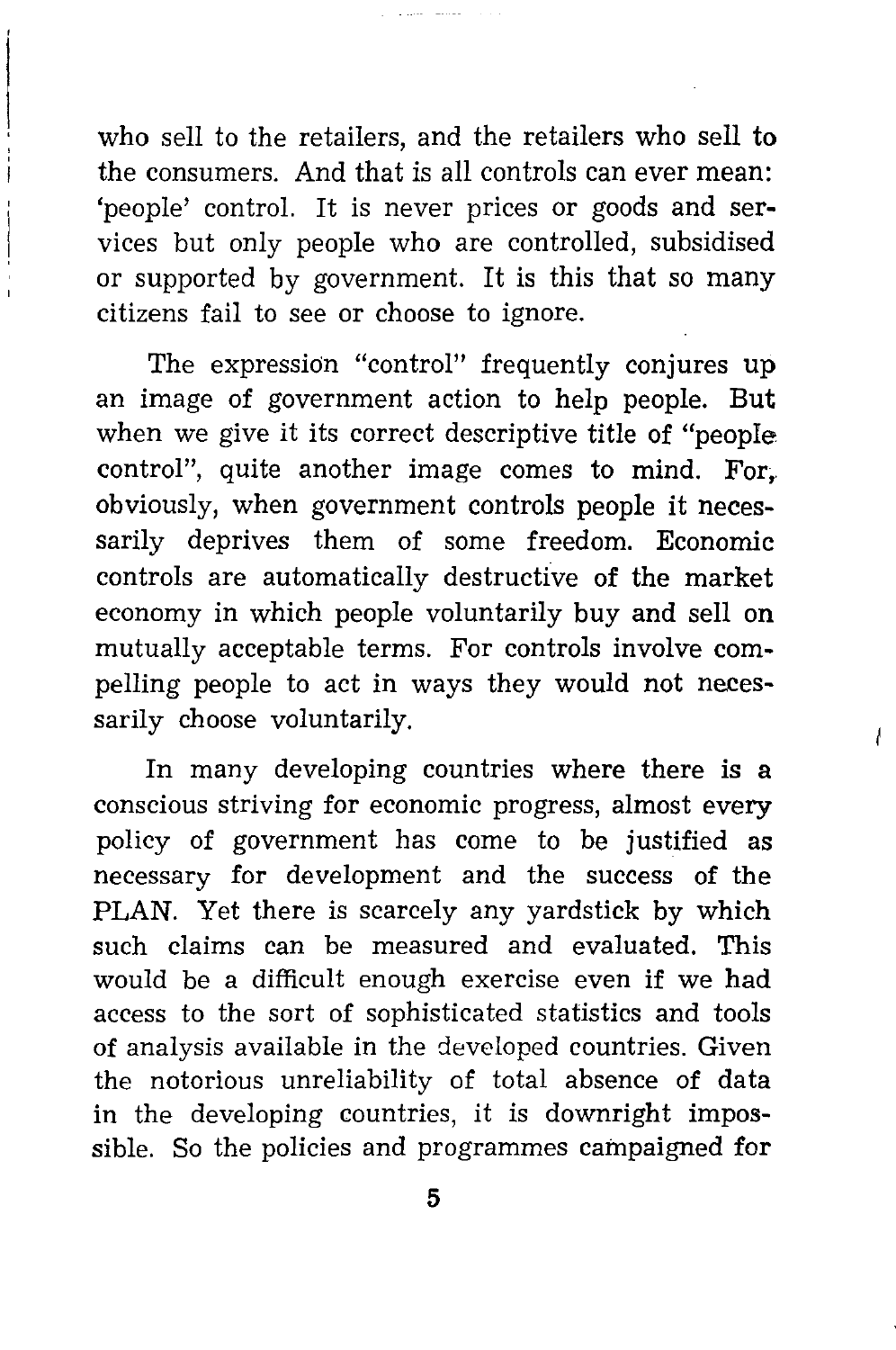'by vocal sections of our population can all be justified as promoting development without fear that their actual impact might be subject to critical measurement.

I am not at all against the idea of government publishing its view on future developments in a country in the form of an overall development plan for the general guidance. *o{* its own agencies and the private sector. But that is all it should be. Unfortunately, as far as the private sector is concerned, our experience both now and in the past is just the contrary. I once engaged in a discussion with a planner in a high official position who clearly believed that, without his forecasts and guidance, his country's economy would be "flying blind". To him, as to all planners, the world of private enterprise was one in which every- $\|$ III body works at cross-purpose and takes decisions solely in his "private" interest rather than in the wider "public" interest  $-$  whatever that may be.

> Planning always involves compulsion even when, as it usually is, dressed up in a variety of guises to misguide its victims. Government planners will, of course, try to persuade people that The Plan has been drawn up for their own good and that the only persons who will be subject to coercion are those whose activities are "not" in the public "interest". They will claim, in their new-fangled phraseology, that their plans are not "imperative" but merely "indicative".

> > ;6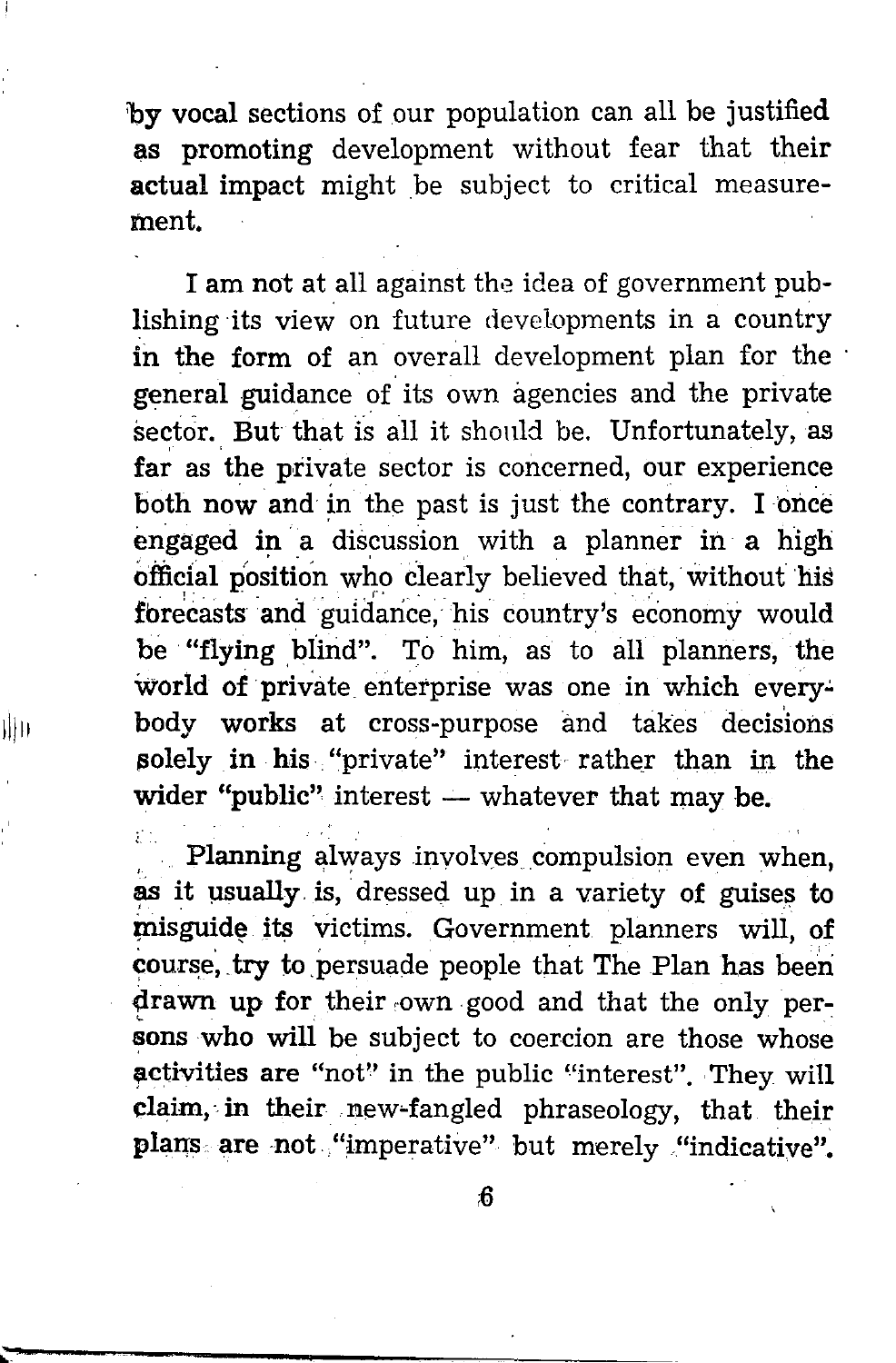They will make a great public parade of democracy. ·freedom and co-operation by "consulting all groups in society" - "business", "industry", "workers", and even "consumers"  $-$  to seek their help in drawing up The Plan and their acceptance of its specific goals or targets.

But, of oourse, if the planners really succeeded in accommodating the wishes of everyone, if The Plan allowed everyone to arrange their economic activities in the manner they intended to do anyway, then it would be quite pointless and useless exercise, a com~ plete waste of time and effort. The Plan is only meaningful if it compels individuals to produce and consume different items  $-$  or different quantities of those items  $-$  than they would have done voluntarily given the freedom to choose in unfettered markets. If The Plan is to be meaningful, it must in the nature of things resort to compulsion.

Two excuses are invariably offered for the inevitable coercion. One is that the free market produces the "wrong" goods and only government planning and direction can assure the production of the "right" ones - with the bureaucracy, of course, possessing a monopoly of mystical powers to determine what is right and what is wrong. The second excuse is that the free market does not produce enough goods and that government planning is needed to speed up the production process. In actual practice, of course, govern-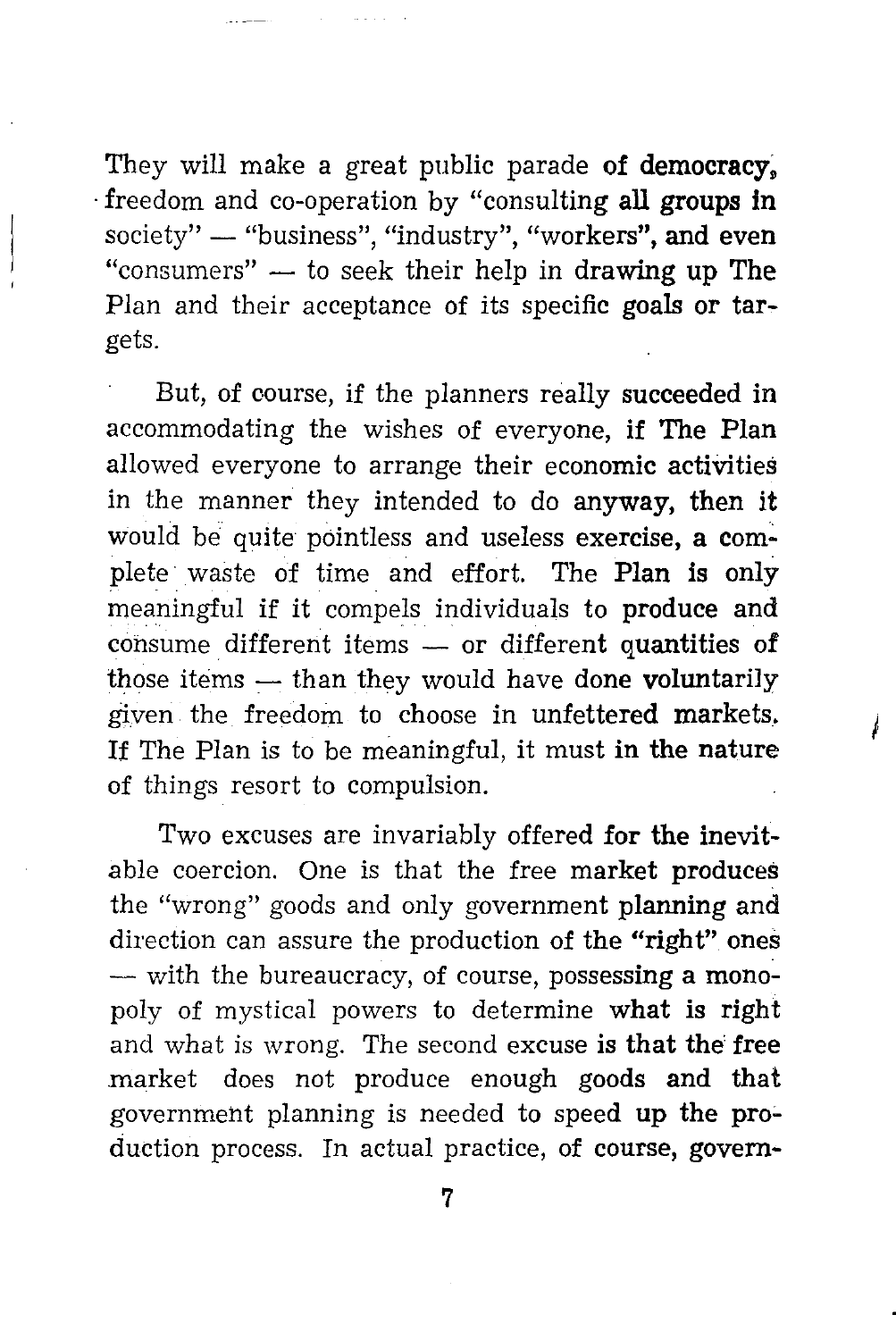ment planning does not so much speed it up as impede the progress.

I want to dwell a little on this strangely powerful notion that government direction and coercion can in some magical way increase production above the level achievable by individual citizens applying their own enterprise and taking their own decisions in a regime of economic freedom. It seems to me selfevident that when people are free, welfare tends to be maximised  $-$  or, at least, optimised. This is because in a system of free markets and private enterprise everybody's reward tends to equal the value of what he produces. What he gets for his production (assuming he is allowed to keep it) is what it is worth in the market  $-$  the value placed on it by voluntary, uncoerced buyers. If he wants to double his income next year, he is free to  $try$  - and may succeed if he is able to double his production over the year, or if the market worth of his production rises. If he is content with the income he has - or if he feels he can only increase it by excessive effort or risk, then he is under pressure to raise his output. In a free market economy everyone is at liberty to maximise his own satisfaction, whether this consists of more leisure or more goods.

There is among planners a profound mystical belief in the power of words. They declare, for example, that they are not content with an annual growth rate of a mere 2.8% and stipulate that henceforth it shall

8

11)111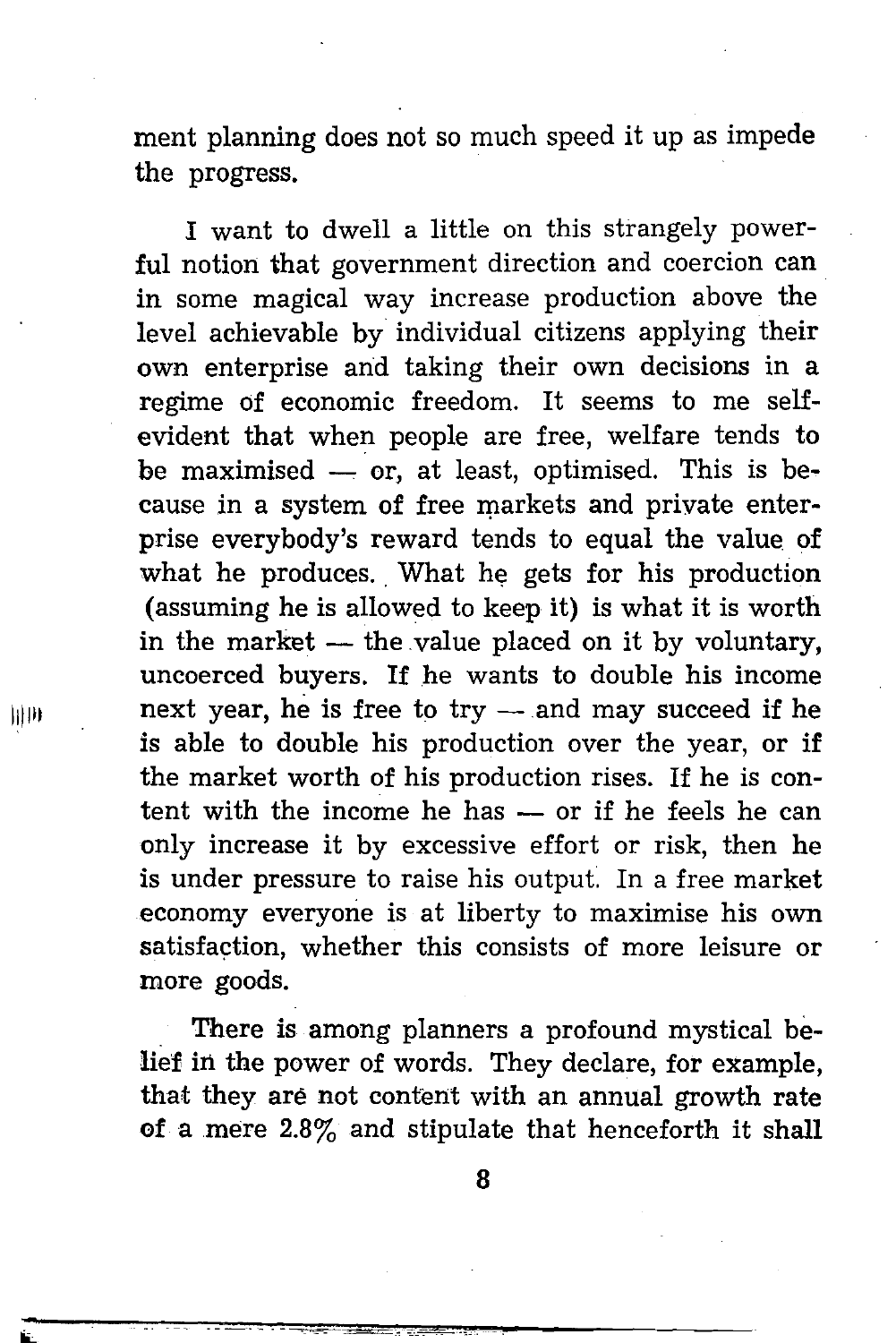be 5%. And having thus stipulated, they assume that that in itself has propelled the economy half-way to their new target. I am not being frivolous. Such *must*  be their assumption for, otherwise, it would be impossible to explain the deep earnestness with which they argue among themselves whether the growth rate ought to be 4 or 5 or 6%. The only thing they always agree upon is that it ought to be higher than whatever it actually is.

But *why* do they assume that setting their magic targets will increase the rate of production? By what processes do they imagine that the behaviour of millions of individual citizens will suddenly change to ensure that the national economy as a whole hits their targets? Is the man who is already making 50,000 rupees a year to be coerced into working for an income of 52,000 next year? Is the man who is making only 5,000 rupees a year to be forbidden to earn more than 2,500 next year? If not, what is gained by setting a specific annual growth rate as a government target? Why not just permit or encourage everybody to do his best and make his own decisions and let the average growth be whatever it turns out to be. Rapid economic growth is a *by-product* of good government policy; it cannot be a government policy in itself.

The effective route to rapid economic growth  $$ assuming this is the  $a_{im}$  - is to encourage production, saving, investment, and employment. And the way to do this is to maintain a free market economy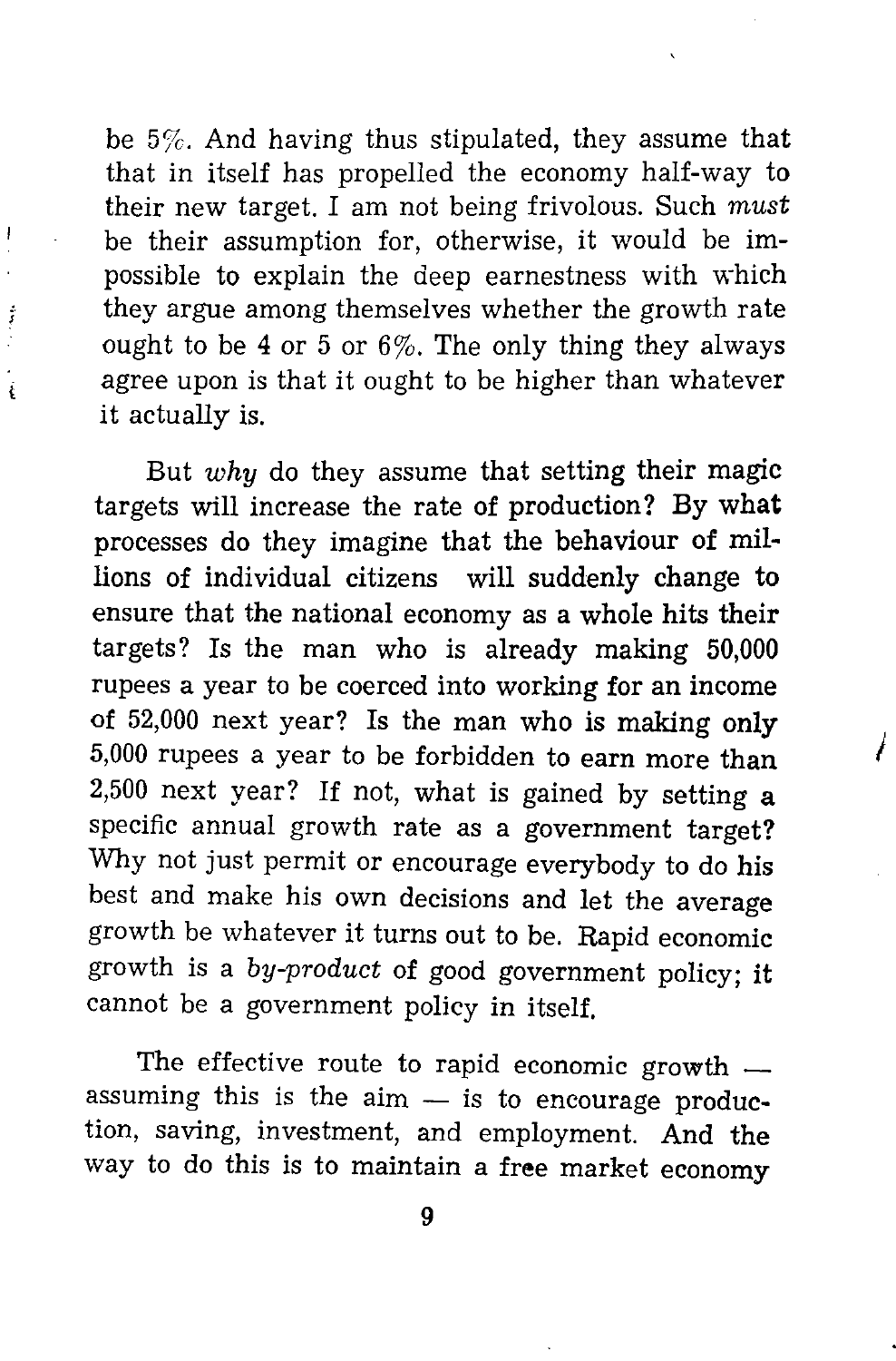and a stable currency freely convertible into others at a rate determined by the market. It is to respect  $profits$   $-$  which will in turn promote both investment and jobs. It is to refrain from oppressive taxation which drives away funds for productive investment. It is to refrain from wage controls and cumbersome labour legislation which destroy jobs. It is to permit interest rates to find their own levels and thus maximise saving and investment.

 $\sim$  The way to slow down economic growth is, of course, precisely the opposite of this. It is to discourage production, saving, investment and employment by incessant government interventions, controls, threats, harassment and exhorbitant taxation. It is to frown upon profits, to repeatedly declare them excessive, to control prices by law or intimidation, to hold interest rates down artificially, to bestow exceptional privileges and legal immunities on labour unions so' that their demands. become chronically excessive and threaten chronic unemployment - and then to try to offset the ill-effects of all these policies by higher government spending and consequent deficits which have to be financed by inflationary recourse to the currency printing presses.

All persons of goodwill share the same goal of raising the living standards of mankind. The diffe $rences$   $-$  about which men fight, including men of  $\text{goodwill} \rightarrow \text{revolve around the methods to achieve the}$ goal. Let me briefly compare those methods.

∣нь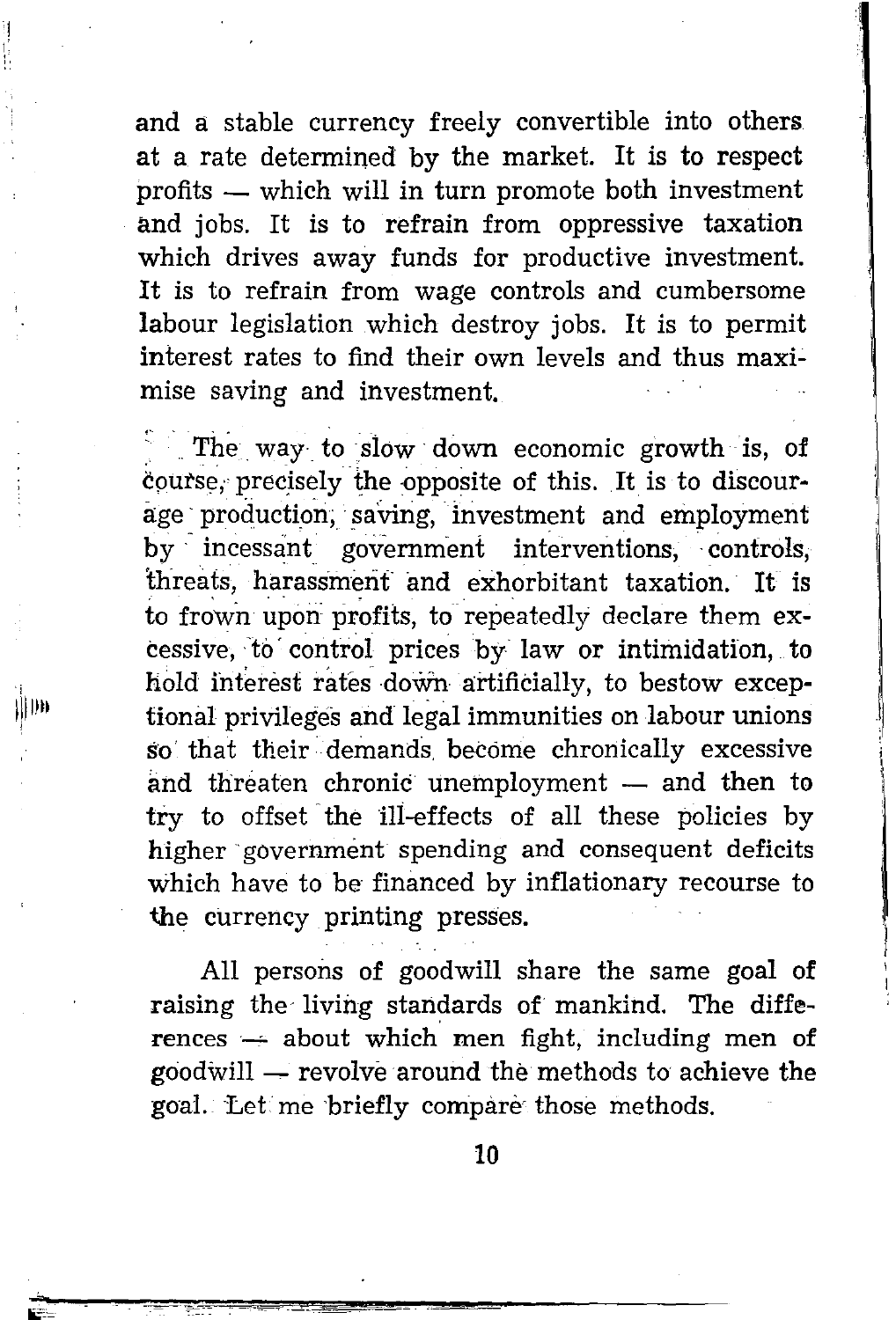The free market method permits individuals to use their own money, skills and hardwork to back their own economic decisions in the market place. They reap the rewards of good judgement and suffer the consequences of poor judgement. Under this system, no one buys or sells or participates unless his judgement tells him to.

The socialist or centralised method means that government compels individual citizens against their will and better judgement to contribute their money or time to implement its ideas and schemes. There is no sure way to determine whether the official decisions are commercially sound because the only true economic measurement there is  $-$  the test of the  $market - is forbidden$ 

And there is a third method now popular in several developing countries  $-$  a method which I call the "compromising way" and which stems from the delusion that a middle path exists between the market method on one side and the socialist method on the other. In my book, this middle path is the socialist method. The fact that government may permit a great deal of private ownership and some private initiative in partnership with itself in no way means that government is not fully in charge. When you think about it, why should government bother to nationalise productive assets or need to compel people to act in this way or that if they co-operate voluntarily and submissively? Stalin would never have murdered any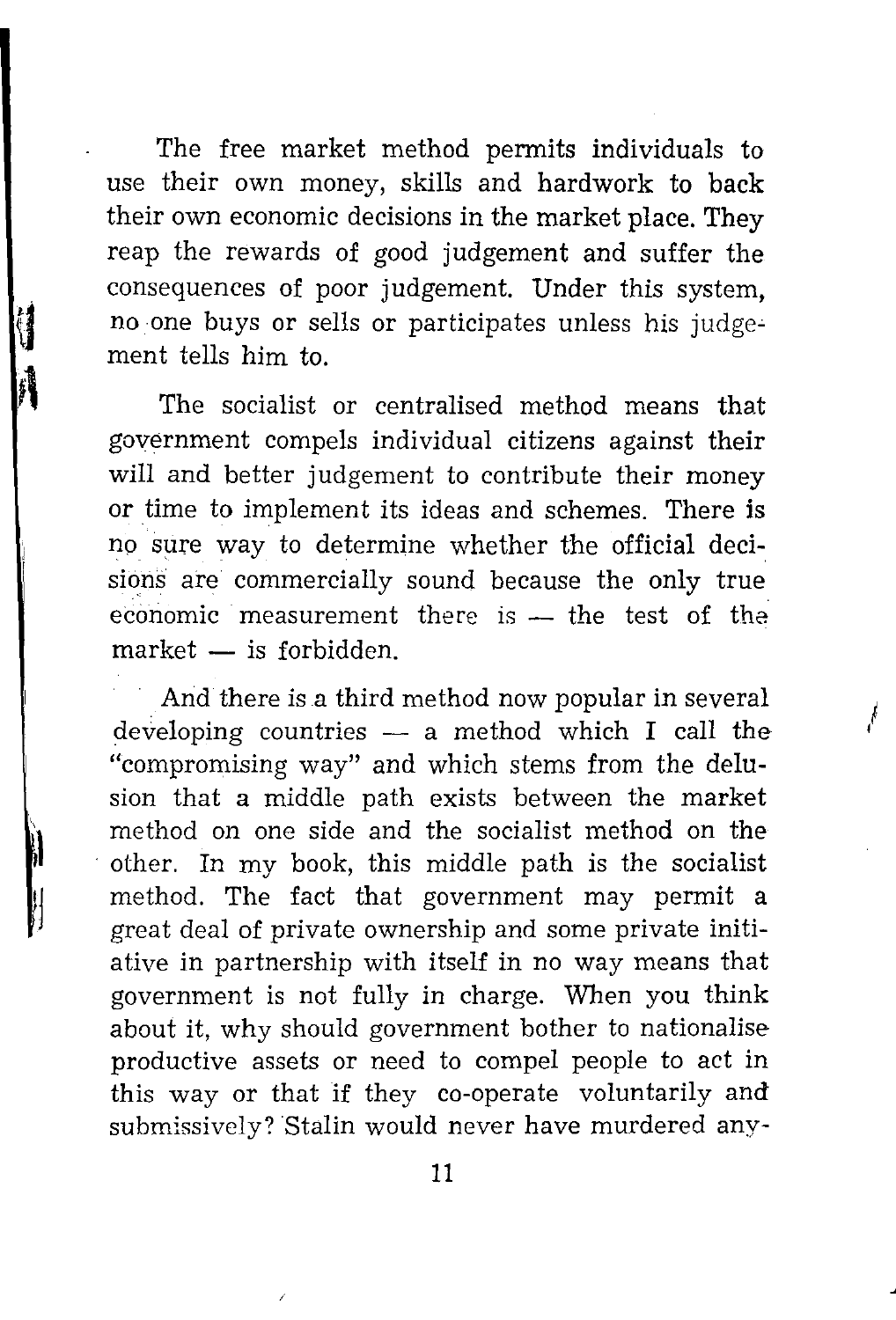one if he had been sure that everyone would willingly have done exactly as he wanted.

The advocate of the third method may sincerely and indignantly deny that his is the government way. He will claim to favour only certain specified controls by government. But, in so doing, he opens the way for one control after another because he cannot put his finger on any generally accepted principle defining the limits of government activity, and thus he has no logically defensible ground for protesting against an indefinite number of additional controls. This is how  $-$  even though they may be quite innocently unaware of the ultimate consequences of their acts — the proponents of the third method are paving the way for socialism and coercion.

I accept that, if we are forbidden a free market economy, then a half-free one is better than none at all. But I hope we all agree that a half-free one is not only very far from ideal but is also invariably unstable in the sense that the coercive part is inherently expansionist. And that is bad for business confidence, bad for investment, bad for jobs and bad for economic growth and development.

Let me try to pinpoint some of the specific consequences of the socialist method which has been adopted to a greater or lesser degree in practically all countries of the world today. I shall, however gear my remarks towards the developing countries and towards the impact on the business sector.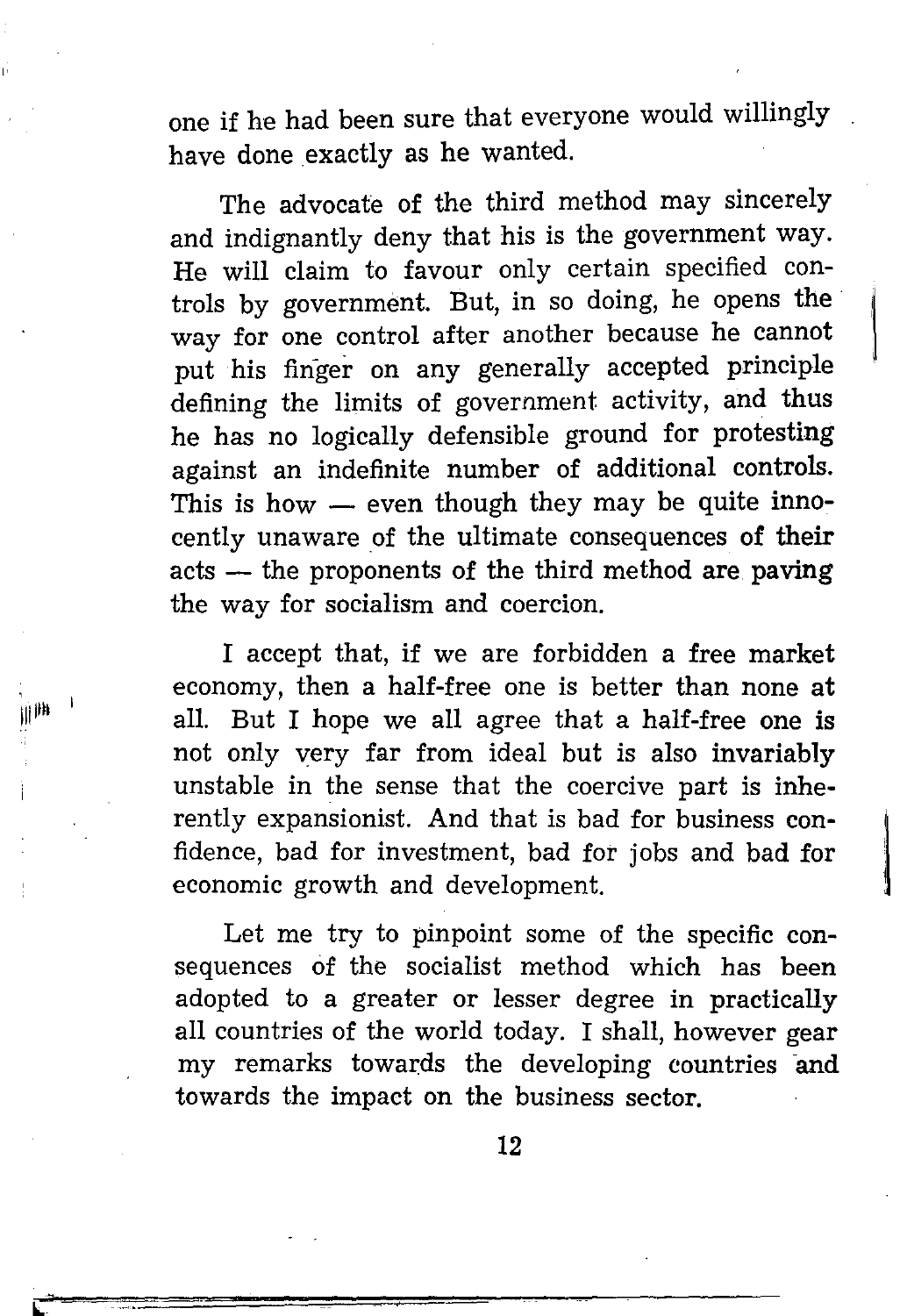Does anyone seriously believe that government intervention in the economy nowadays is merely to *protect* the weak or to redress the inequalities supposedly produced by the free enterprise system? I hope not. For, in reality, the intervention goes far beyond that. The truly disturbing aspect today is the intervention  $-$  large and growing  $-$  that takes place purely and simply to placate or curry favour with organised, vocal and politically powerful groups in society irrespective of their economic condition.

Out of this arises much of the wastage of human and other economic resources which holds production below its potential capacity. Because the assets and dynamism of the free enterprise system are suppressed, distorted and prevented from translating their full capability into actual output of goods and services, poverty and misery persist and a large part of humanity lives in constant fear of unemployment and starvation. Glaring examples of this can be found in the developing countries 'of Asia, Africa and Latin America. And I would like to highlight some of the policies pursued in these regions in the name of industrialisation and economic development but which have the perverse effect of perpetuating poverty and backwardness. Not that I believe their poverty is entirely of their own doing, I may add. The developed world is far from blameless in pursuing policies  $-$  particularly on the trade front  $-$  which inhibit the progress of poorer countries and set the additional obstacles to overcome which they could well do without. But let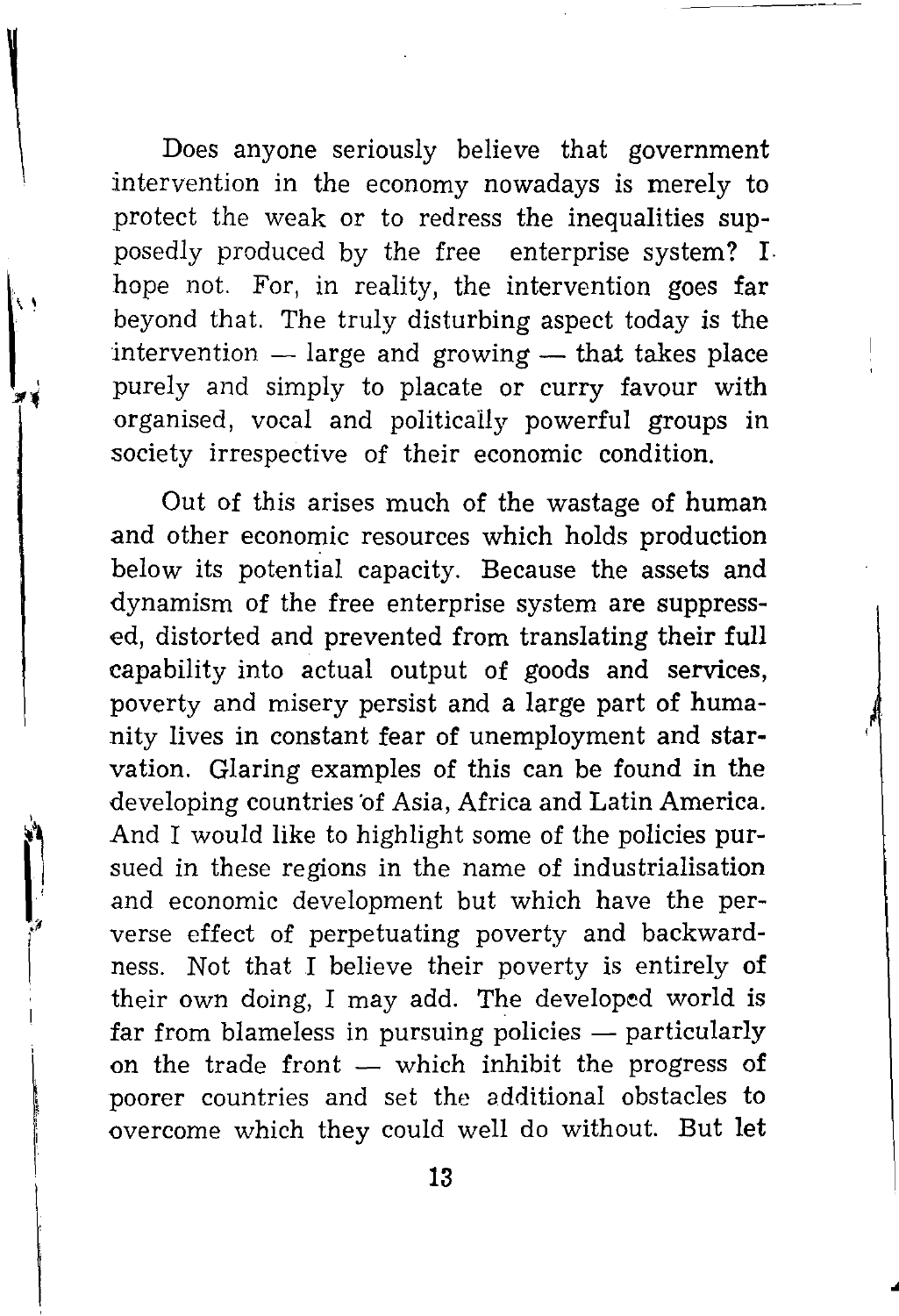us look at ourselves for the moment since prosperity  $-$  like charity  $-$  begins at home.

Agriculture is the mainstay of almost all the under-developed countries. In view of their high population growth rates, their agricultural sectors \_' must grow to absorb a significant proportion of the expanding labour force and ensure they are adequately fed. Yet, at least until recently, we have as a whole been criminally neglectful of this reality. Deluded and obsessed by the idea that development means industrialisation, we have showered our scarce resources on industry, often oppressing and exploiting the agricultural sector to enable us to do so.

1

|<br>|<br>|

History should have taught us that, in any country where agriculture is squeezed for the benefit of manufacturing industry, a rebound is inevitable sooner or later. In the short run, exploitation may appear to be costless merely· because reactions in the agricultural sector are slower than elsewhere. Agriculture is a \vay of life and economic influences take time to unsettle deep-seated custom and habit. But, ultimately, reactions and adjustments are inevitable. Investment and effort fall back; production declines. Stung by the injustice of government controls, the peasant reverts to subsistence farming and self-sufficiency  $$ and there is no longer anyone to be exploited: In the process, industry loses its support base; the agricultural sector can no longer supply its food and raw materials and buy its finished goods. This scenario is

., -,·----------------~----~--~---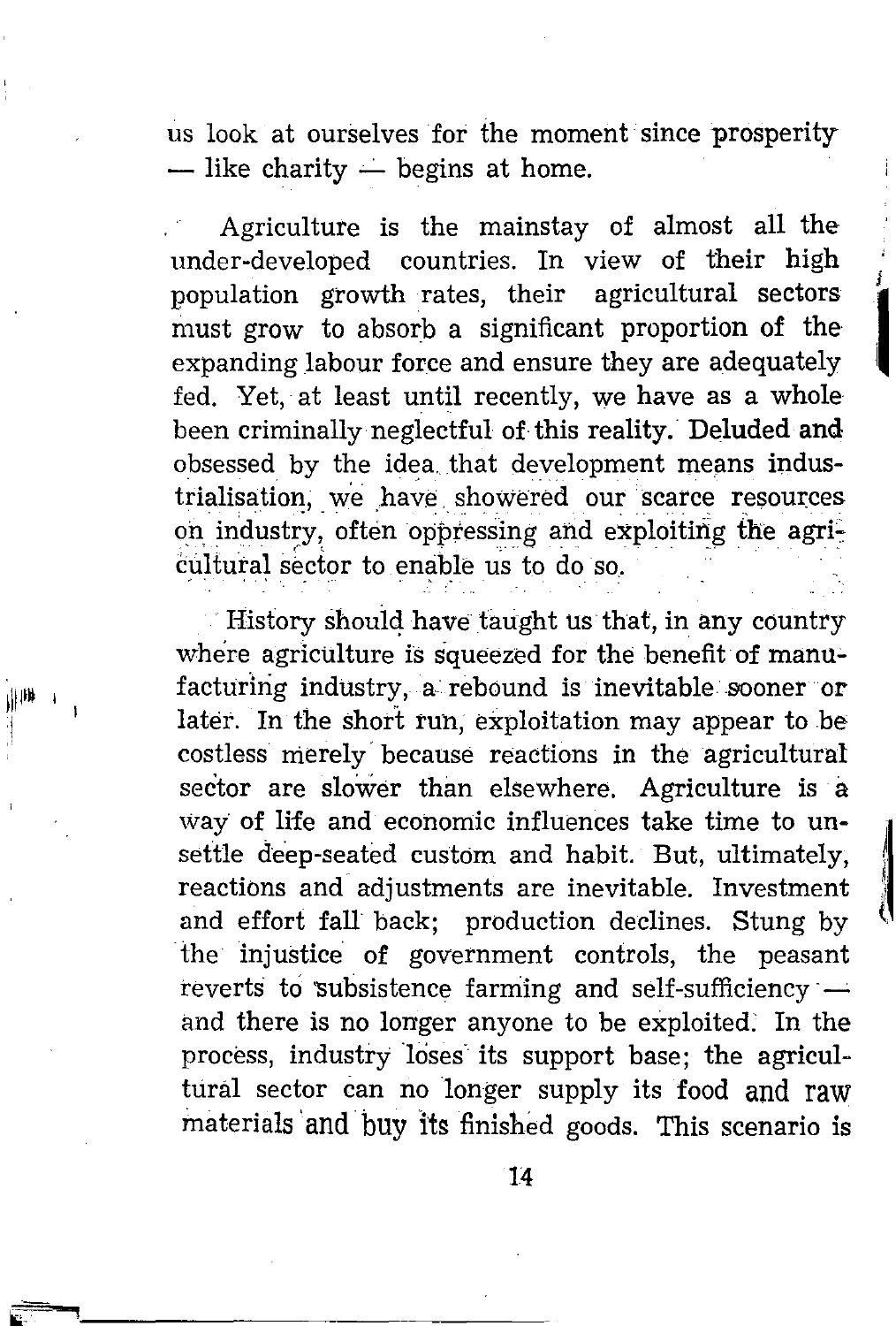the common, tragic experience of so many developing countries over the past few decades.

And what of manufacturing industry? I am certainly not against industrialisation; nor do I believe that industry should never be given protection under any circumstances. There is a respectable case for protecting infant industries which I fully recognise. But I also recognise, as all psychologists agree, that a child who is protected too much and too long never grows up to be a real man and suffers from complexes all his life. The same is true with infant industries. So, where we must resort to protection, let us do so in full awareness of this danger and design the intervention accordingly.

My main criticism of the industrial policies of developing countries is that local industry is offered too many subsidies and too few incentives. On the one hand companies are provided with state handouts to encourage them to expand; on the other they are denied the foreign exchange to purchase equipment without which expansion is impossible. How can a subsidy be considered an incentive if it is immediately nipped in the bud by the same policy-makers responsible for it?

In practice, the controls and restrictions most developing countries are addicted to seem to provide the greatest incentives for expansion in those lines of production least intended, least desired, and least viable in the longer run. For example, the import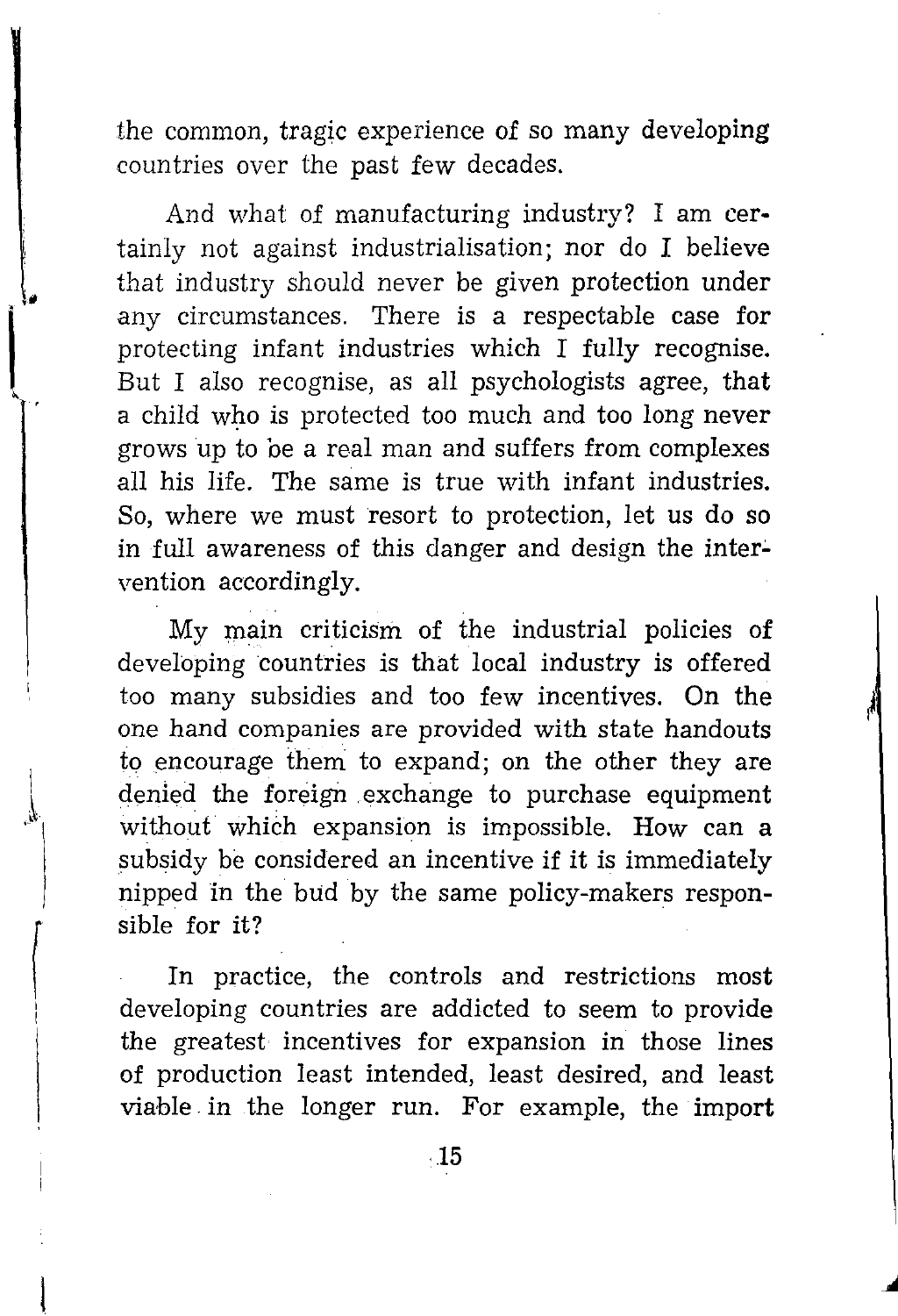of luxury goods is always tightly restricted and so everyone finds the highest advantage in manufacturing them. And a second example. The practice of so many developing countries of maintaining the official exchange rate of their currencies at an artificially high level encourages the production of goods the bulk of whose material is imported, since imported materials bought at the official rate are usually cheaper than domestic supplies  $-$  assuming that the latter are available even. Conversely, incentives to pursue efficiency and avoid waste are almost non-existent. Indeed, more. than that, the tax system of most developing countries positively encourage wasteful expenditure and the squandering of resources  $-$  frequently in the form of ostentatious living and conspicuous consumption  $-$  as well as off-the-record speculative investment.

I was recently in Jordan in the course of visiting a number of countries in that region. I was astonished to learn from the Governor of the Central Bank in Amman, that a small country like Jordan, with a population of  $2\frac{1}{2}$  million people, receives remittances of  $1\frac{1}{2}$  billion U.S. Dollars annually from Jordanians working abroad. I was informed that the secret for attracting such large sums to Jordan, is that all income derived in Jordan from the investment of those remittances, is tax free. When we compare these figures with remittances received, from workers abroad, in our sub-continent, the results are very disappointing.

 $\eta^4$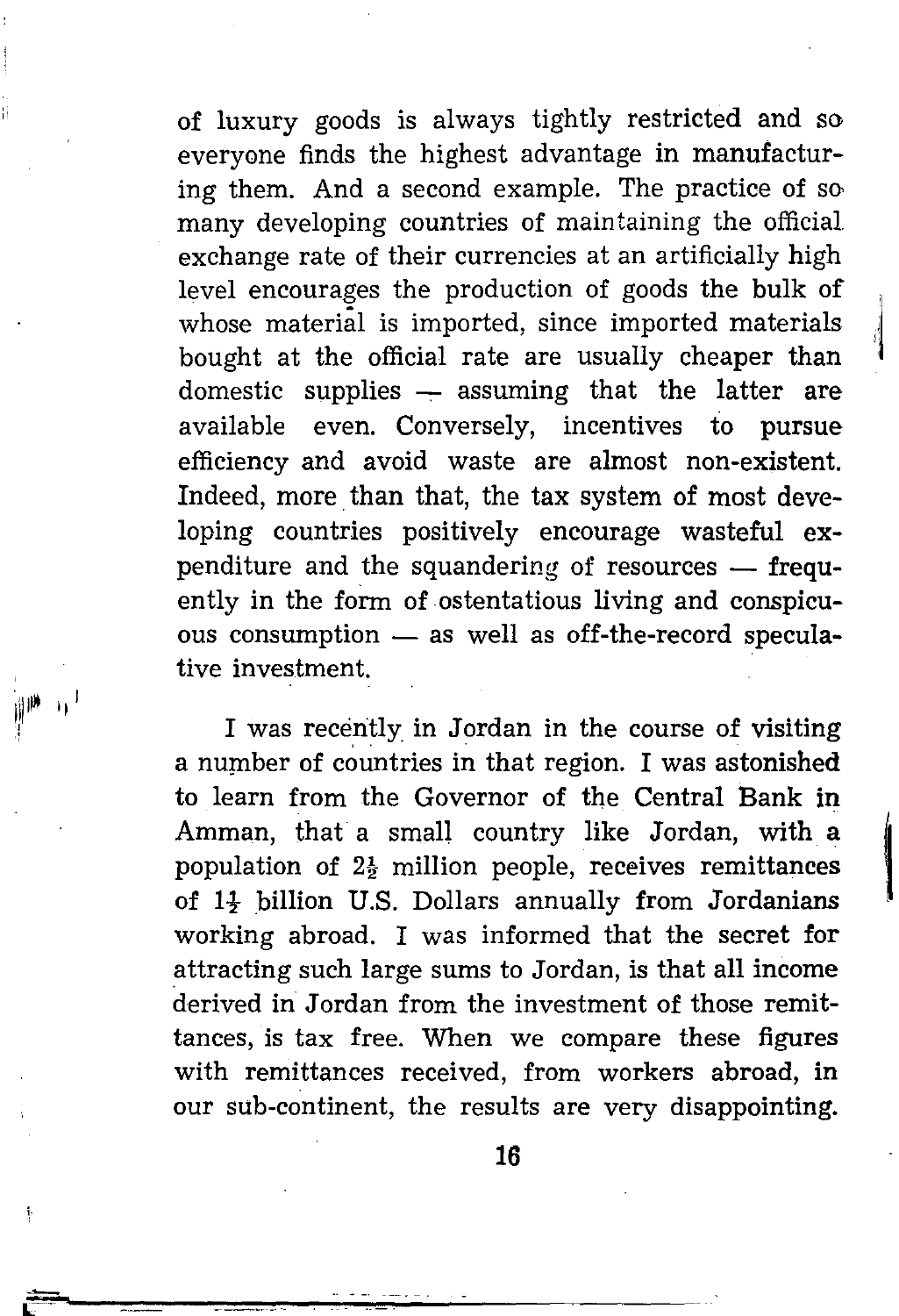It must be assumed that the people of this sub-continent react to the disincentives and controls they face, by remitting the minimum necessary and investing the balance in other countries. I have long believed that even though we cannot discover the true figures, the non-petroleum producing developing countries as a whole, invest much larger sums in the developed countries than vice versa. This small anecdote provides just one more reason to justify my belief.

While costly nonsenses persist in the industrial and commercial sectors of developing countries, agriculture  $-$  the largest part of developing economies and the traditional source of income, foreign exchange and employment  $-$  is reduced to stagnation and impoverishment to the point where it can scarcely make any contribution to national progress and prosperity. Incidentally, it is ironic that, while most developing countries shout themselves hoarse with indignation at the adverse shifts in the terms of international trade inflicted on their primary producers by the developed world, those same producers suffer at least as much at the hands of their own governments who rig the terms of *domestic* trade against agriculture and in favour of manufacturing. On the other side of this divide, a new class of industrial entrepreneur  $-$  which should be providing the real hope for the developing world's future progress  $-$  is thoroughly spoiled by easy gain. Its members degenerate into mere opportunists, looking only to get rich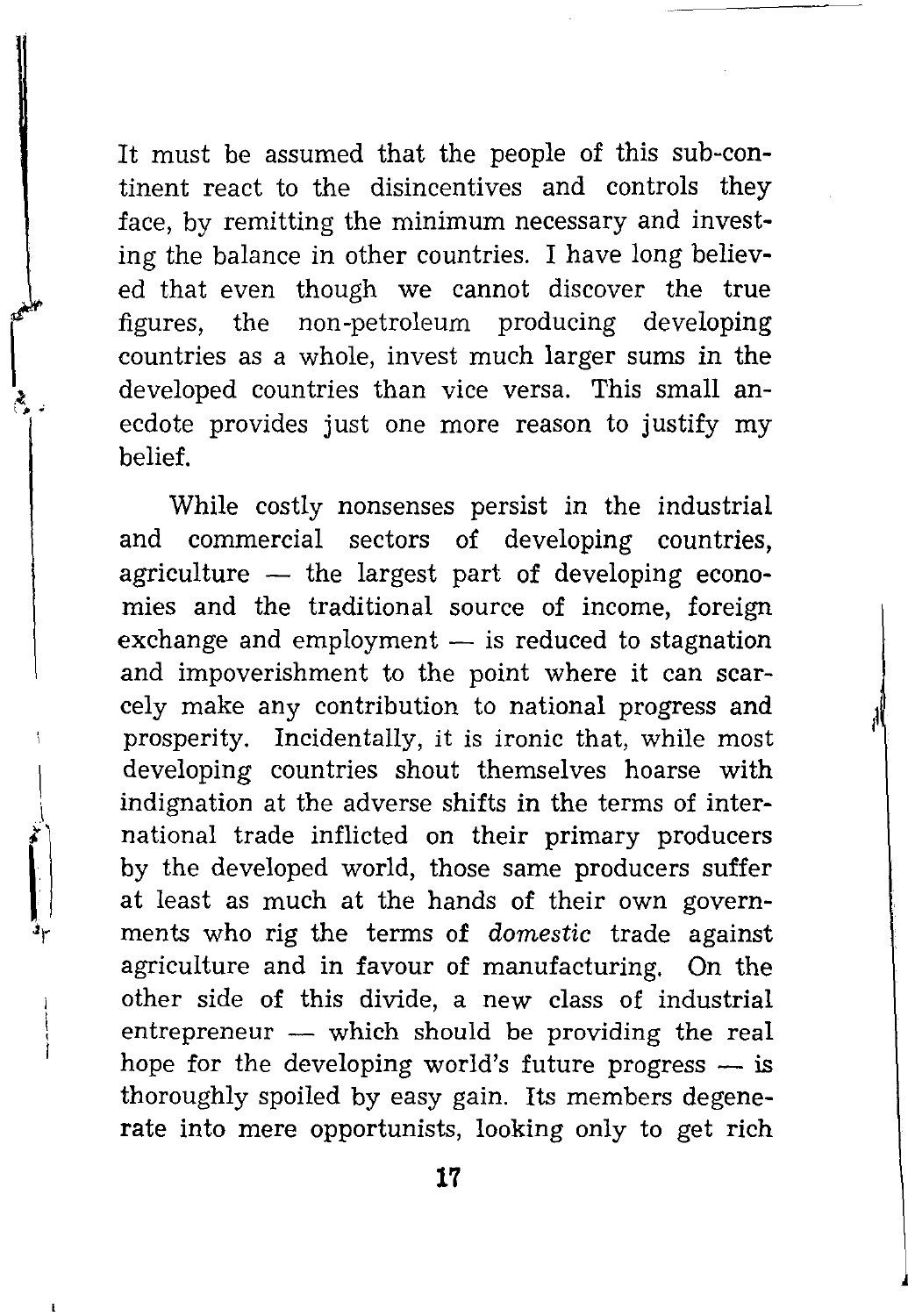.overnight with little if any positive contribution to enlarging social welfare. For they are faced with neither incentives nor pressures to cut out waste, use resources efficiently, and push aggressively for the expansion of the national economy.

Can successful development really be achieved on this basis? Are the foundations thus laid sound enough to further that cherished goal economists now call "self-sustained growth"? The answer must be a resounding no. We can see from experience that development may continue for some time in these conditions so long as ever-increasing doses of foreign aid and loans are· injected. But no real domestic effort  $-$  certainly not on the scale required  $-$  can be forthcoming against this background.

There is in the voluminous literature on economic development a theory known as "the big push". That theory argues that massive injections of foreign aid and loans are needed by stagnant backward economies in order to get them started, as it were  $-$  after which they will generate their own momentum. But this presupposes  $-$  to continue the analogy with the motor car  $-$  that both the battery and the dynamo are in good working condition to receive and conserve all the energy initially generated. If there is a leakage which wastes the energy, the car can only run with a continual "push" from outside. That is exactly what is happening in the economies of so many underdeveloped countries. Development has been accom-

 $m - 1$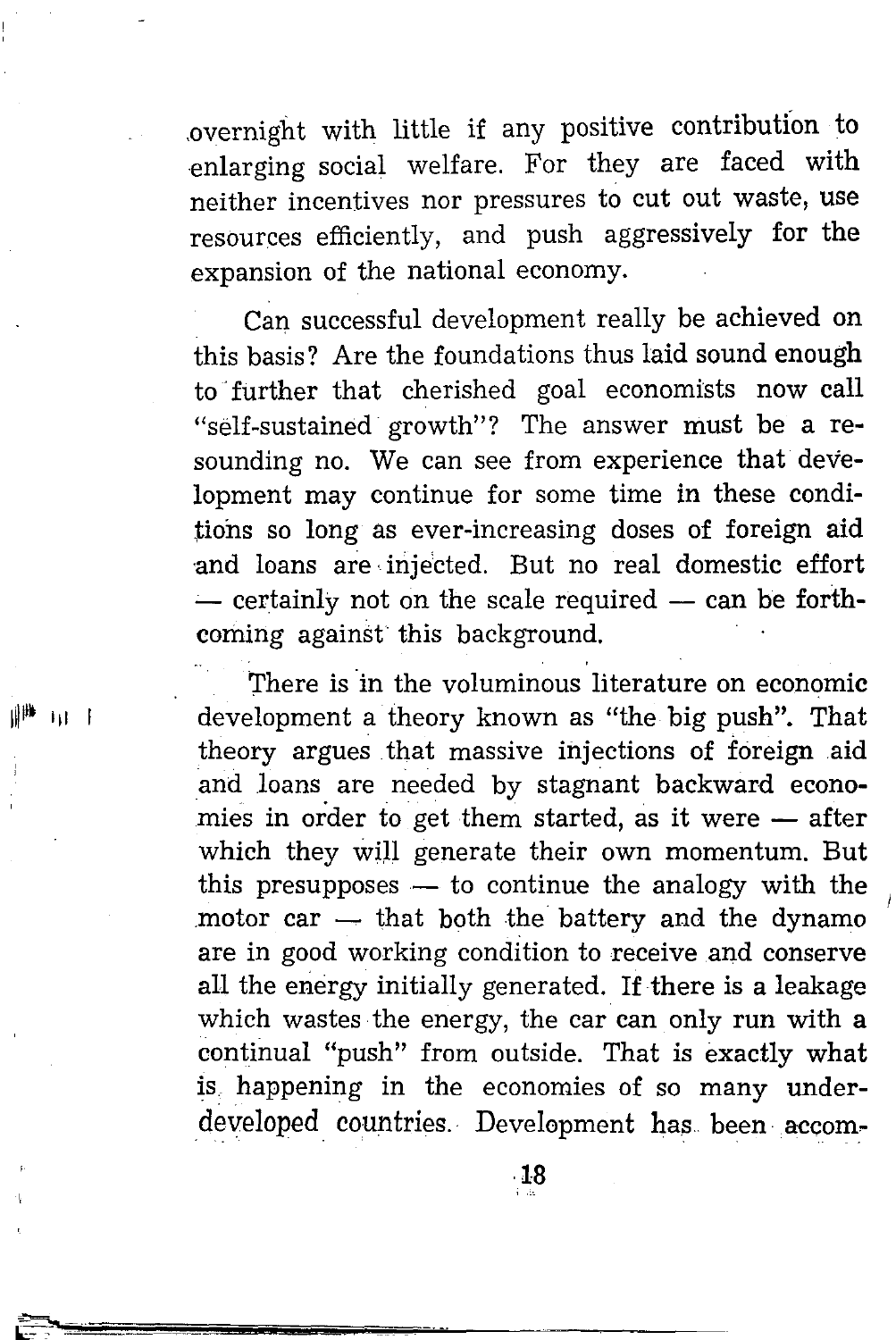panied by increasing dependence on foreign aid and loans as wrong internal policies have stifled what home-grown dynamism there was.

The lure of easy gains in industry and confiscating rates of taxation corrupt our businessmen, first by subverting the generally accepted code of conduct in the business community itself, and secondly, by inflating the ranks of businessmen through the accumulation of opportunists who call themselves businessmen but who have no sense of belonging to the business community and no moral responsibility to society generally  $-$  not to mention a lack of suitable talent and experience. The environment for making money is so easy that the most incompetent and naive of men are tempted to enter the field who would be rapidly eliminated under normal competitive conditions. This is not, of course, to suggest that new and small businessmen should be prevented from setting  $up$  - nor even that they should not be helped to develop. The only consideration is that those who enter the field should be prepared to shoulder the social responsibilities of a true businessman and identify their stake in a country with its future progress. And a vital aspect of their social responsibilities is a willing acceptance of both the disciplines as well as the rewards of business life. By this I mean fighting for the preservation of the competitive market economy system not only with words but also with deeds. We can carry no conviction or credibility if we praise the market system in principle while belying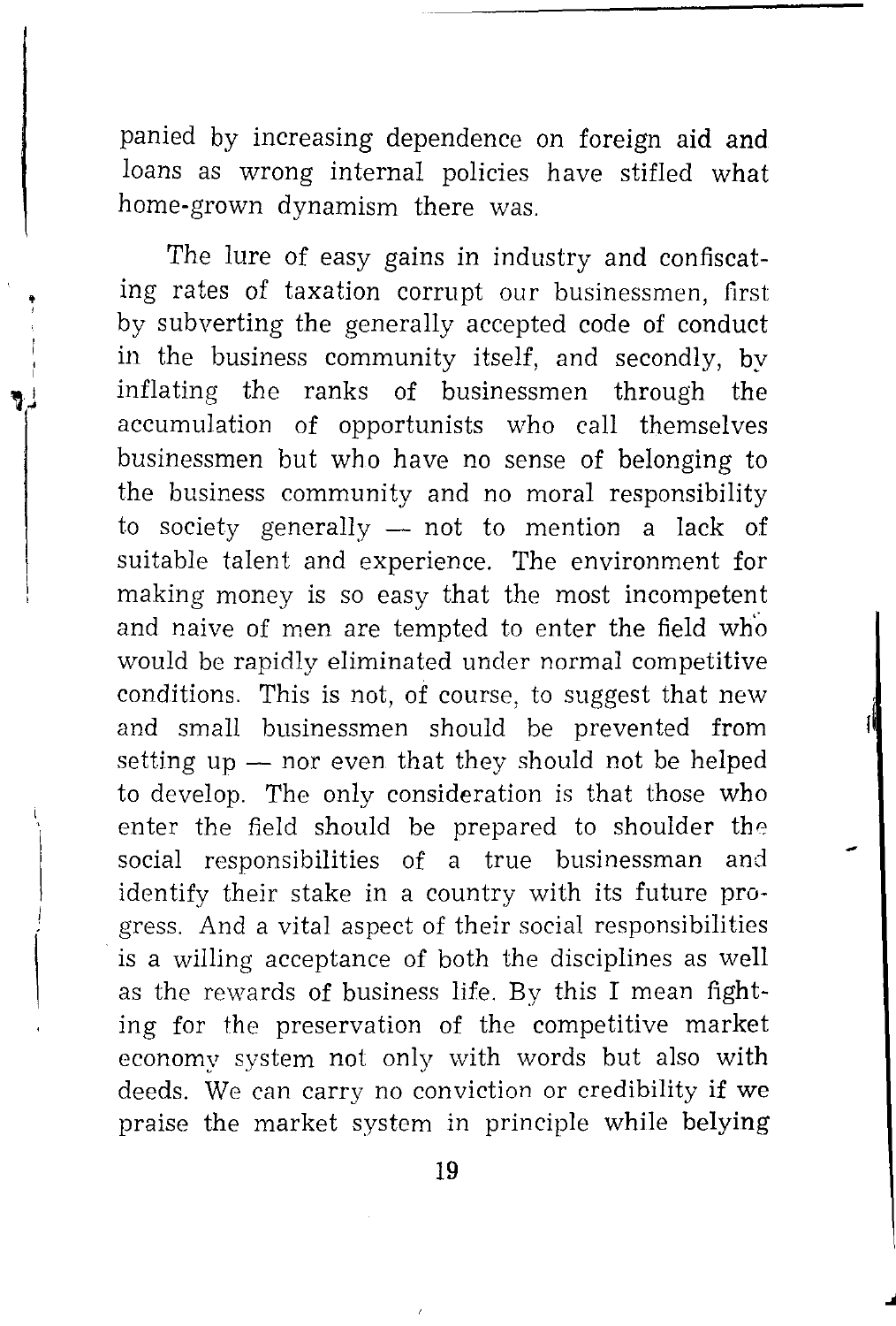our words with constant demands for subsidies, tariff, control and other devices to protect us from the bracing winds of competition.

• I must say also in this context, that I was delighted to learn that one of the first major achievements of this Forum  $-$  way back in 1957  $-$  was to publish a Code of Conduct for private enterprise which rapidly proved very influential. We in the ICC are working along similar lines to encourage high standards in the business community worldwide. After all, those standards were prescribed in the holy books of the world's major religions a very long time ago. It is high time the business community ensured they were effectively implemented.

The scope for large and easy gains in much of the developing world also prompts and enables businessmen to corrupt the exploding ranks of bureaucrats who control their activities. This is a simpler way of corrupting society than through politics and the electoral process. Ultimately, corruption spreads on so large a scale into every corner of society that even the most honest and law-abiding of citizens find they cannot live if they do not jump aboard the bandwagon. An individual is sometimes forced to become corrupt and immoral out of sheer necessity, and a stage arrives when that is accepted as normal. At that stage, no law can be effective against offences which have lost all moral odium. In the end, no one really

<sub>1</sub>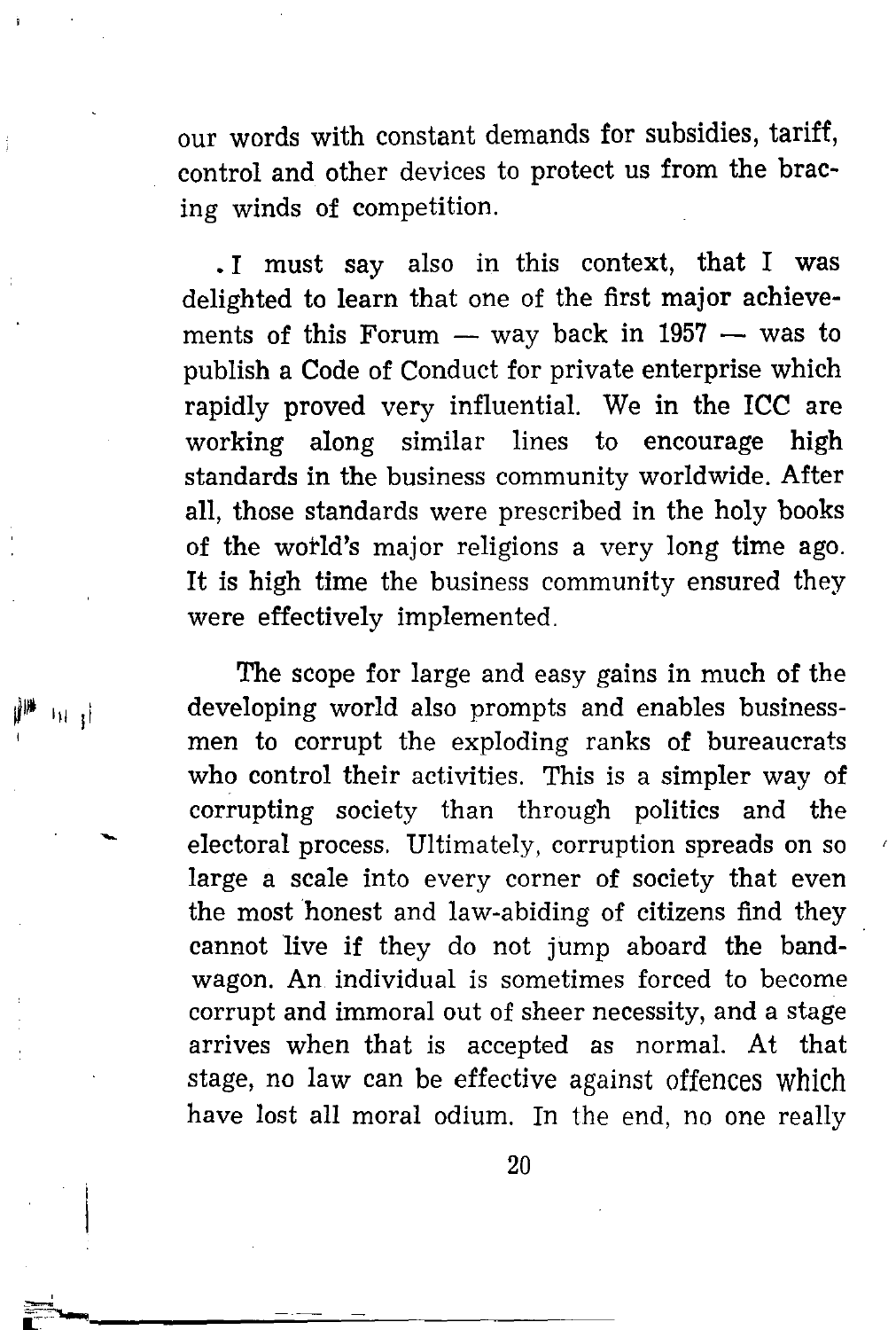benefits. Indeed, there is a net wastage to society as a whole from which everyone suffers.

Once a country embarks on the road of controls, the controls multiply. It is a general rule that ten controls are needed to enforce one, and the controllers soon develop a vested interest in both perpetuating and extending their functions. Professor Parkinson will not mind, I am sure, if I add this little footnote to his illustrious and well-known law. So much executive and administrative talent in developing countries  $$ what is in fact their most scarce resource  $-$  is wasted in purely negative effort, devising, implementing and enforcing controls. And, at the same time, the energy of a vast group of enterprising people is directed towards frustrating the controls. How tragic it is that so many brilliant minds on both sides, because they are denied the 'opportunity of self-fulfilment in any constructive pursuit, fritter away their talent in activities which bring untold misery to their fellow citizens.

Controls and high taxation serve no useful purpose. They damage all incentives for development and progress. The desirable ends they are sometimes intended to serve can be achieved by alternative measures in the fiscal and monetary field.

Let me now sum up. The development of poor countries should proceed from within. And it should be founded on an entrepreneurial urge which expresses itself through the competitive processes of a free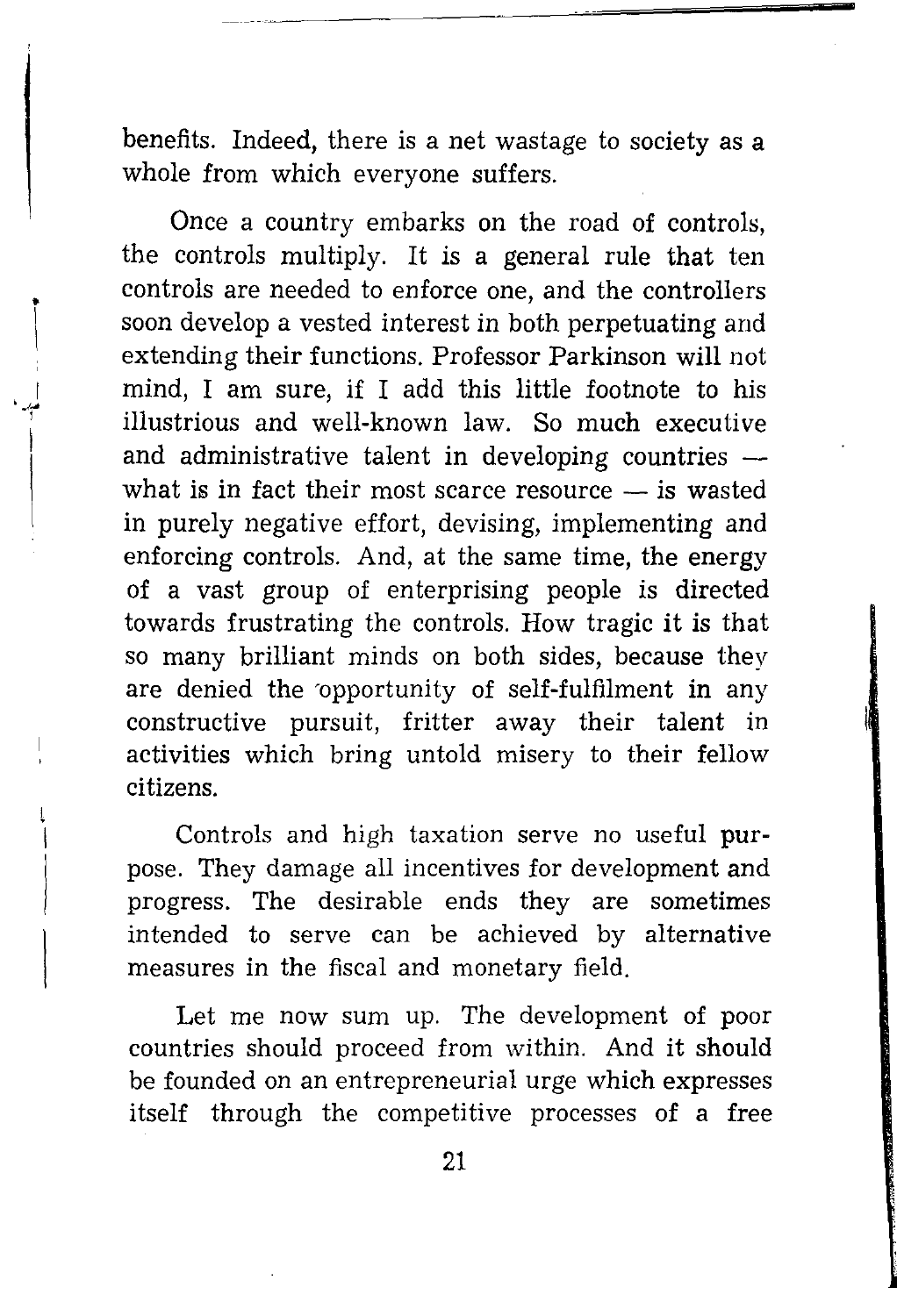market economy. Controls which corrupt and stifle dynamic forces should be eschewed. If this policy was combined with the widespread acceptance of birth~control, we could raise growth rates and living standards rapidly and sustainably.

The developed countries can help by exporting the ideas implicit in a free enterprise economy and by setting an example of the advantages of this type of economic organisation. More concretely, they can help by keeping their markets open to the growing manufactured exports of developing countries and permit them to reap the benefits of the gains from trade which will increase as development advances. This would be a real partnership for global progress  $$ soundly-based and effective.

There is enough for all if we work hard and are prudent, though there may not be enough for our greed if we choose to live beyond our means and opt for grandoise schemes and ostentatious standards of living financed by social securities, loans, subsidies and other handouts.

ان

The framers of economic policies in our region must devote more thought and attention to the sorts of criticism I have tried to spell out. For if controls are not lifted, if taxation is not dramatically reduced, if deficit financing is not curbed, if governments as well as private individuals do not learn to live within their means, then the crisis will come. It may not happen next year; It may not happen for 5 or 10 years. But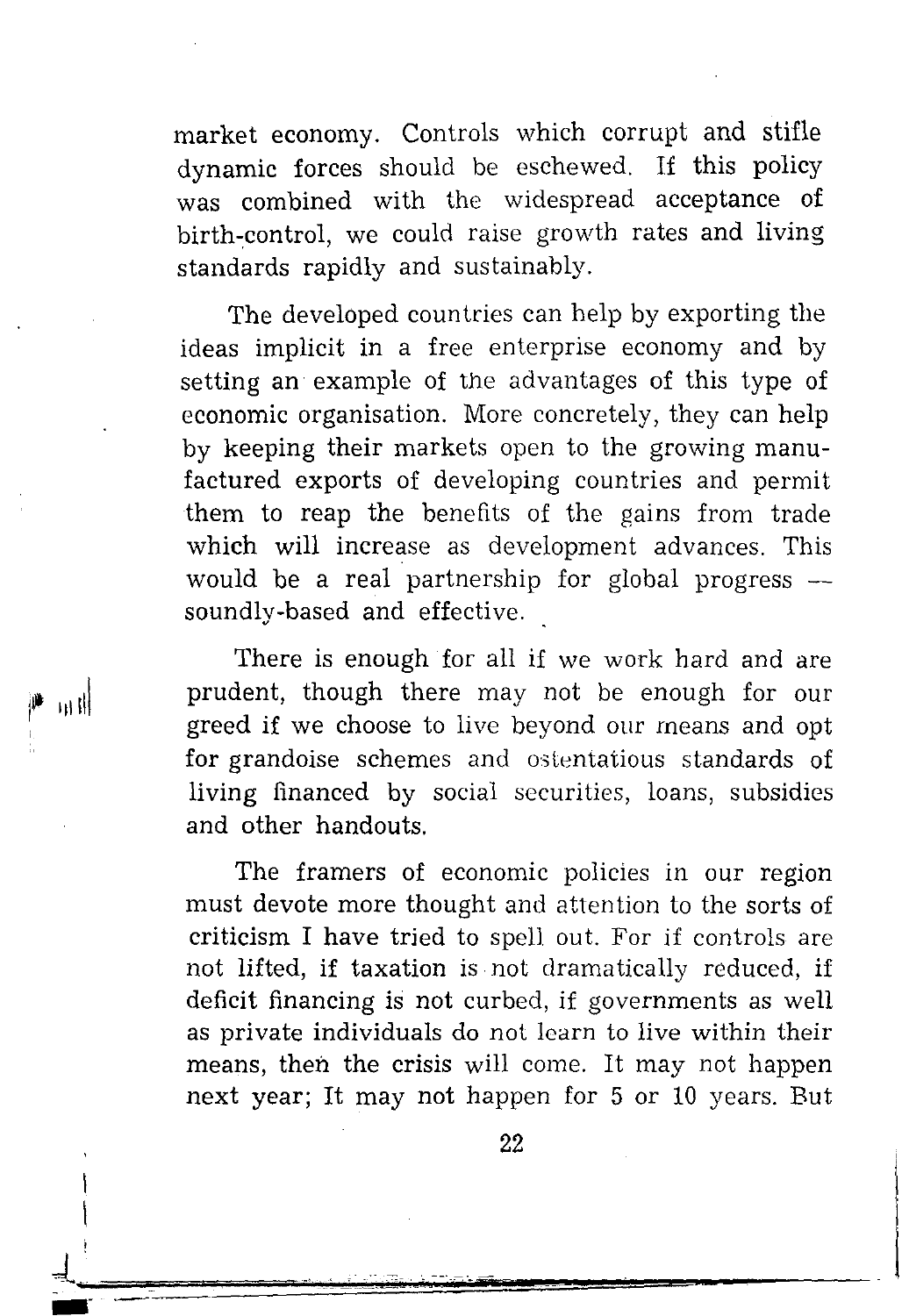the way a privileged class of persons is being allowed to grow and prosper at the expense of the rest of the population, such an "explosion" is bound to occur.

The one way to avert such an explosion is to recognise the delicacy and urgency of the situation, and be bold enough to face the facts and re-arrange our economic affairs without delay.

Let us hope and pray that the Almighty may give us the guidance and strength to stand firm for what we believe to be right, overcoming our selfishness and greed, so we can make a bold, true and constructive contribution towards bringing sense and realism to this difficult economic situation for ultimate peace and prosperity in the world.

The views expressed in this booklet are not necessarily the views of the Forum of Free Enterprise.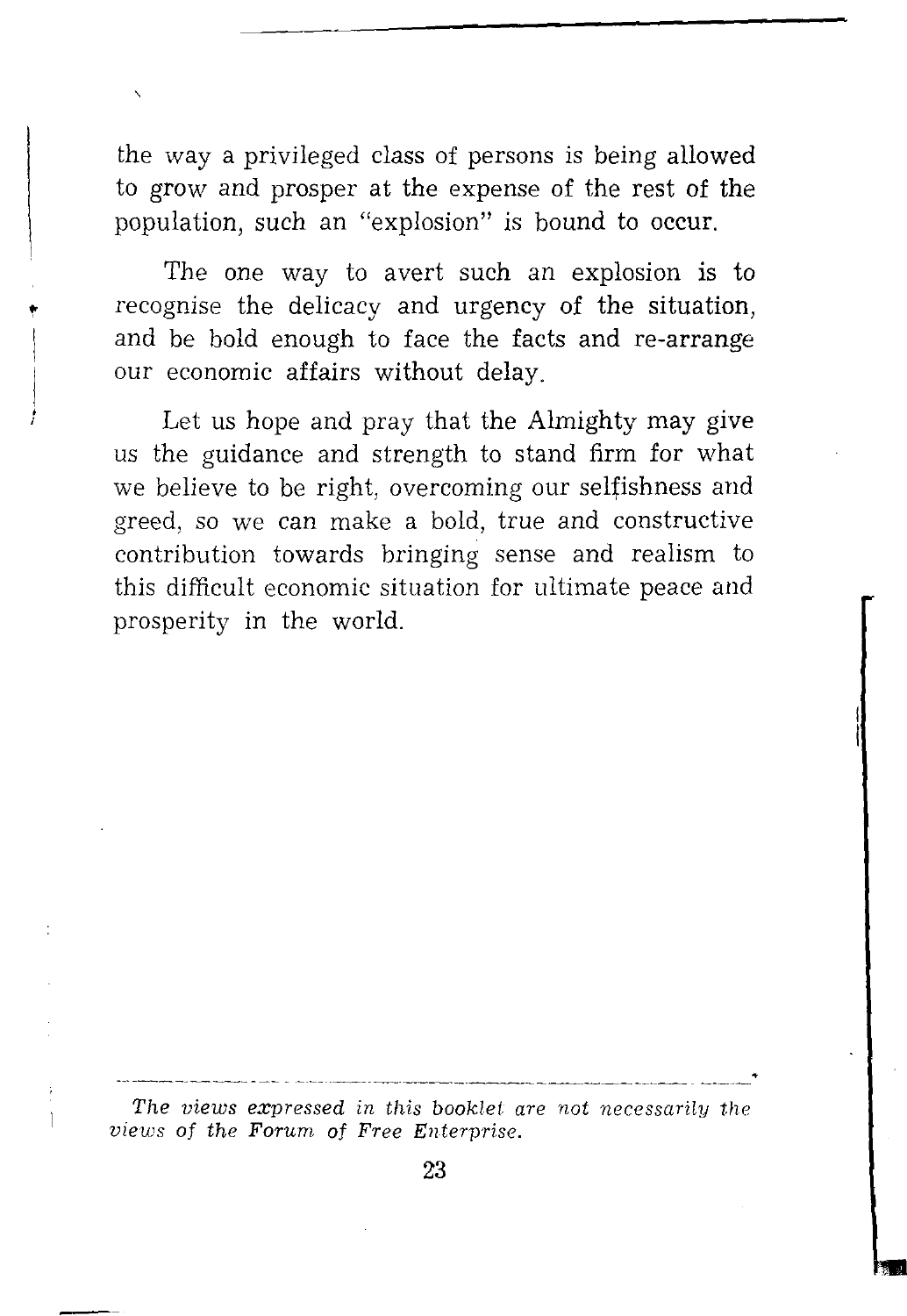**terreterreterreterreterreterreterrete** *\$* "People must come to accept private enterprise not as a necessary evil, but I as an affirmative good."<br>
as an affirmative good."<br>
-Eugene Black<br>
-Eugene Black  $\frac{3}{2}$  as an affirmative good."<br>  $\frac{3}{2}$ <br>  $\frac{3}{2}$   $\frac{4}{2}$ <br>  $\frac{3}{2}$ <br>  $\frac{3}{2}$ <br>  $\frac{3}{2}$ <br>  $\frac{3}{2}$ <br>  $\frac{3}{2}$ <br>  $\frac{3}{2}$ <br>  $\frac{3}{2}$ <br>  $\frac{3}{2}$ <br>  $\frac{3}{2}$ <br>  $\frac{3}{2}$ <br>  $\frac{3}{2}$ <br>  $\frac{3}{2}$ <br>  $\frac{3}{2}$ <br>  $\frac{3}{2}$ <br>

\$

### **-Eugene Black** ~

**~~~~~~~~~~~~~~~~~~**~~